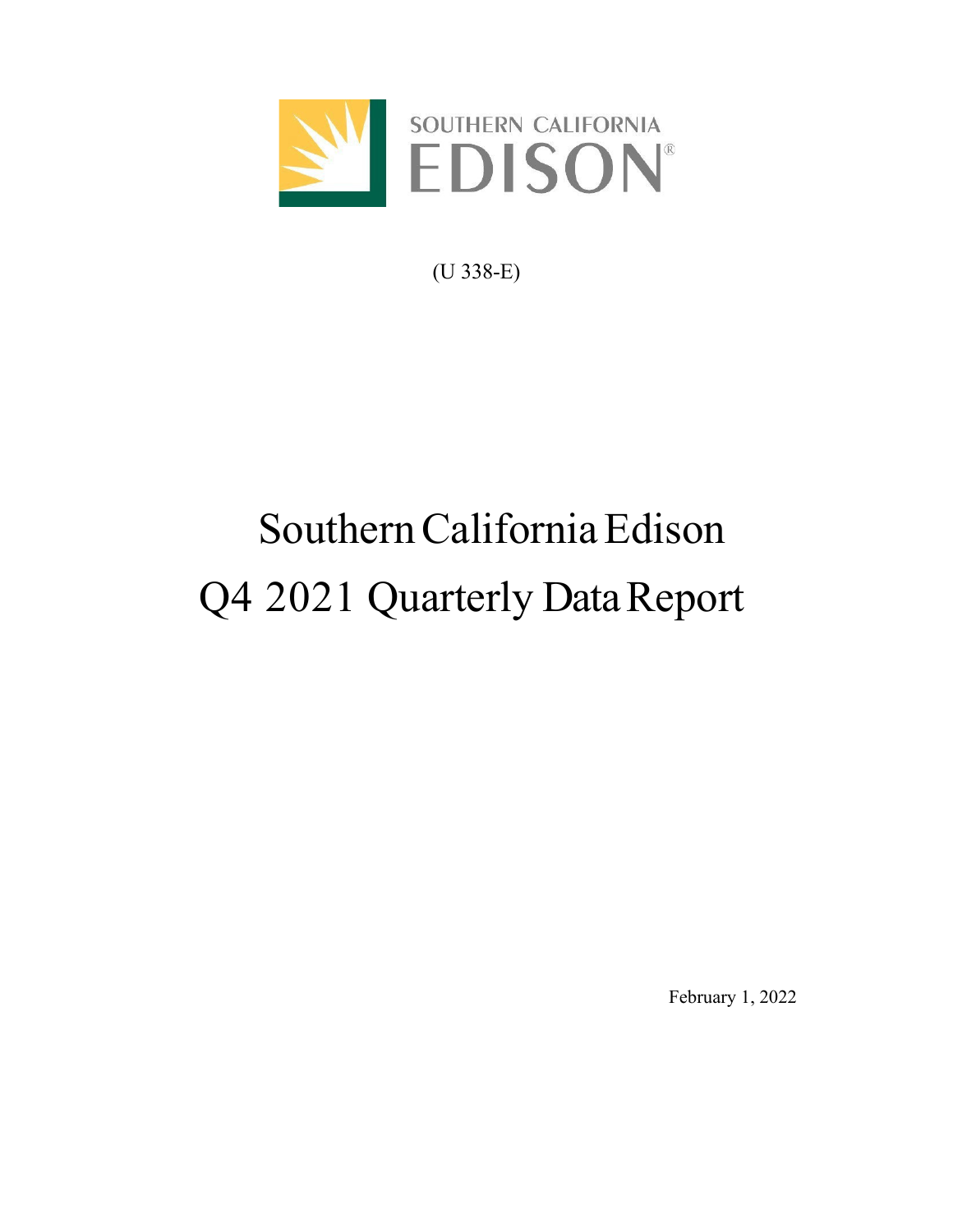# **Table of Contents**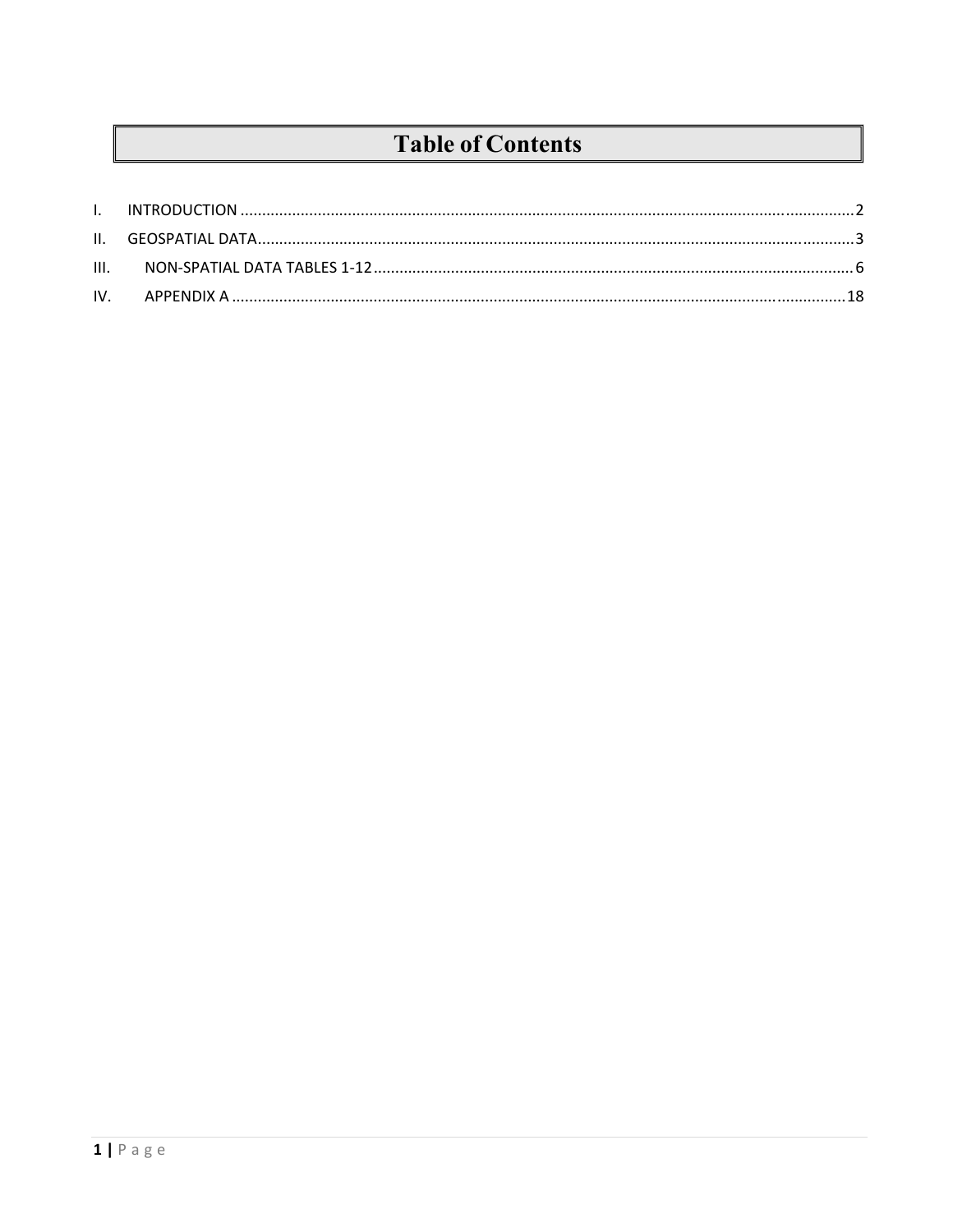# **I. INTRODUCTION**

Pursuant to California Public Utilities Commission (CPUC or Commission) Resolution WSD-011, Attachment 3, as modified by the February 16, 2021 Compliance Operational Protocols (Compliance Protocols), and the Office of Energy Infrastructure Safety's (OEIS or Energy Safety) Final Action Statement on SCE's 2021 Wildfire Mitigation Plan (WMP) Update, this Quarterly Data Report (QDR) includes Southern California Edison Company's (SCE) (1) geospatial database pursuant to the requirements in the September 2021 Geographic Information System (GIS) Data Standard for California Electrical Corporations (GIS Data Schema), Version 2.1 and the related Status Report, in Excel, that further denotes what spatial data SCE is providing at this time; (2) non-spatial data, in Excel, pursuant to the non-spatial Tables 1-12 template; and (3) a description of the data included in the geospatial database and non-spatial Tables 1-12.

SCE's Q4 2021 QDR includes improved geospatial data (age-related data and PSPS polygons) as compared to previous quarterly submissions. SCE appreciates Energy Safety's acknowledgment that utilities are at different stages of their data journey and that the GIS Data Schema is intended to be a phased approach including ongoing changes to the schema. SCE is committed to providing more data and details in subsequent QDR submissions to meet the updated GIS Data Schema requirements.<sup>1</sup> The confidential geodatabase is being submitted through Energy Safety's service. Pursuant to the California Code of Regulations, Title 14, Article 3, Section 29200, please see SCE's application for confidential designation of the data being provided with the Q4 2021 QDR. Further description of the geospatial data and responses to the ongoing Guidance-10 deficiency conditions can be found in Section II and Appendix A.

In addition, SCE includes the non-spatial data, in Excel and in pdf in Appendix B, pursuant to Resolution WSD-011, Attachment 2.3 within Tables 1-12. New data is being provided for recorded Q4 2021 and annual year 2021, where applicable. SCE is also utilizing the new table formats per the 2022 WMP Update Guidelines for Tables 2, 7.1, 7.2, and 12. In some instances, this has resulted in modifications to prior reported periods. Forecasts for Tables 7.1, 7.2, and 12 will be provided with SCE's forthcoming 2022 WMP Update submission. Additionally, SCE includes corrections to data errors that have been identified through further quality review of calculations and data. All new and corrected data are displayed in red font. SCE is also including a pdf version of these tables in Appendix B of this QDR. Section III of this QDR includes a description of the data included in these tables. The non-spatial data in this QDR submission is still undergoing review.

If there are material updates, SCE will provide them in subsequent QDR submittals or earlier, as applicable and to the best of its ability.

<sup>&</sup>lt;sup>1</sup> Energy Safety released its Final GIS Data Schema, Version 2.2 on January 14, 2022.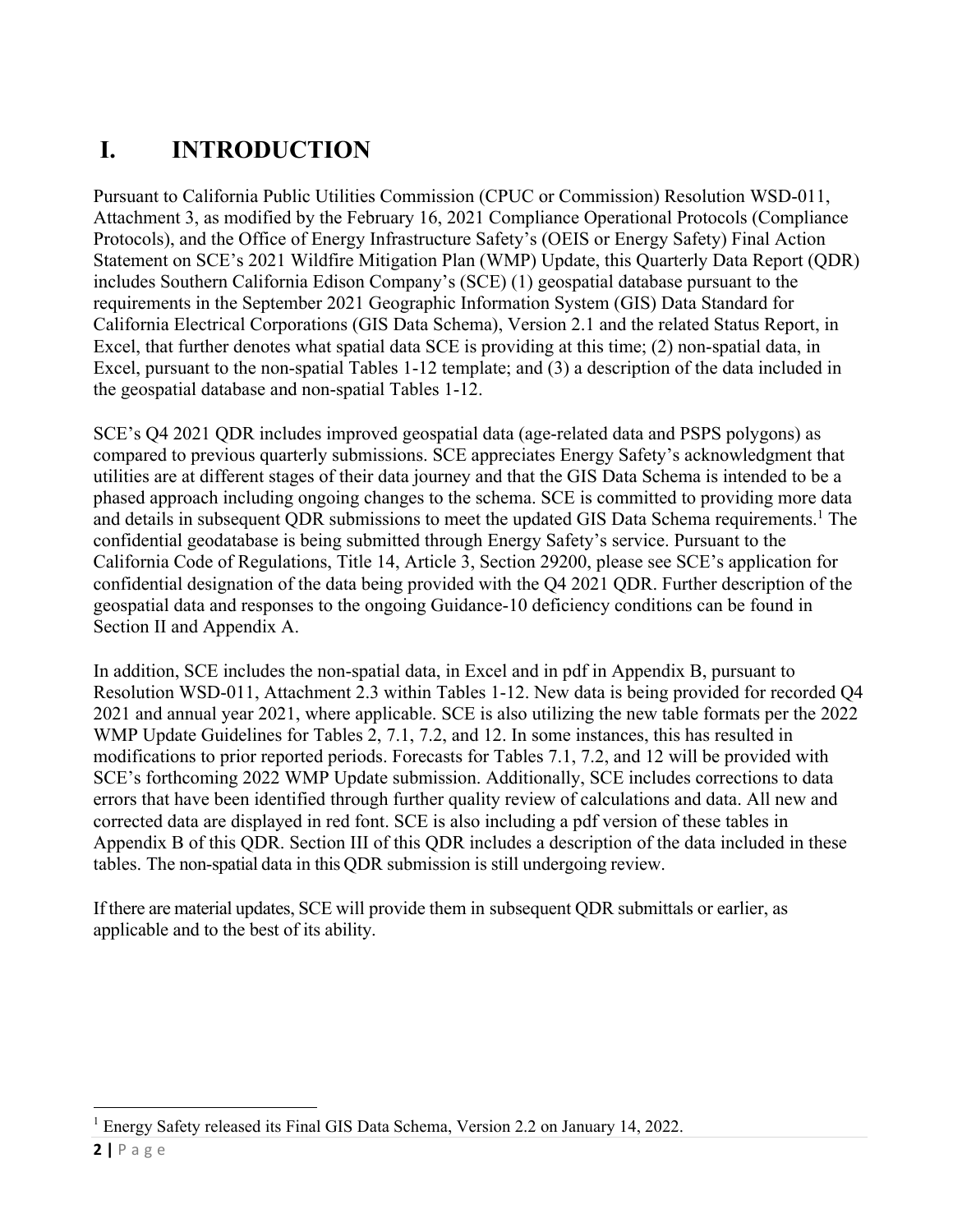# **II. GEOSPATIAL DATA**

Class B deficiency Guidance-10 included in CPUC Resolution WSD-002 requires SCE to submit geospatial data according to the current data taxonomy and schema and to provide details regarding (1) locations where grid hardening, vegetation management, and asset inspections were completed over the prior reporting period, clearly identifying each initiative and supported with GIS data; (2) the type of hardening, vegetation management and asset inspection work done, and the number of circuit miles covered, supported with GIS data; (3) the analysis that led it to target that specific area and hardening, vegetation management or asset inspection initiative; and (4) hardening, vegetation management, and asset inspection work scheduled for the following reporting period. The GIS Data Schema includes additional geospatial data requirements beyond the four items above. Below, SCE explains the geospatial data it is providing in this Q4 2021 QDR.

This QDR provides recorded GIS data for the October through December 2021 period and projected GIS data for the January through March 2022 period, where available, pursuant to the v2.1 GIS Data Schema.<sup>2</sup> As noted in the Introduction, SCE is unable to provide all requested data at this time. This QDR includes the wildfire initiatives included in SCE's 2021 WMP Update. SCE appreciates Energy Safety's acknowledgment of comments from the IOUs regarding the volume and scope of quarterly data reporting requirements and how Energy Safety plans to continue to work with stakeholders to ensure the GIS Data Schema requirements can be met.<sup>3</sup>

This QDR includes the geospatial Initiative,<sup>4</sup> Asset Point, Asset Line, PSPS Event, Risk Event, and Other Required Data datasets. SCE is not providing metadata in this submission given that we first must focus on obtaining as much data as possible pursuant to the requirements and Energy Safety has informed that further refinements to the GIS Data Schema will be issued. Additionally, some data elements within the datasets SCE is providing are not available due to either our inability to correlate data from multiple systems within the available times or because SCE does not currently capture the requested data.

There are also a couple items of note in this Q4 QDR submission with regard to additional data versus what SCE has previously been able to provide. First, SCE has provided asset aging data for equipment and structures found in the following Asset Point feature classes: Connection Device, Customer Meter, Substation, Support Structure, Switch Gear, Weather Station, Transmission Line, Primary Distribution Line and Secondary Distribution Line. Second, SCE has also provided the PSPS polygon shape data associated with all Q4 outage areas.

SCE appreciates that Energy Safety, through its comprehensive updated GIS Data Schema, intends

<sup>2</sup> *See* Energy Safety's September 2021 GIS Data Reporting Standard Version 2.1.

 $3$  Resolution WSD-011, p. 12.

 $4$  The Initiative dataset includes grid hardening, vegetation management (projects  $\&$  inspections), and asset inspections initiatives where work was performed and/or projected to be performed in HFRA over the reporting periods and does not include the following: SH-2 (Undergrounding Overhead Conductor), where work orders for the reporting period are in the process of being closed, and VM-5 (Quality Control) because the work was operationalized in 2020.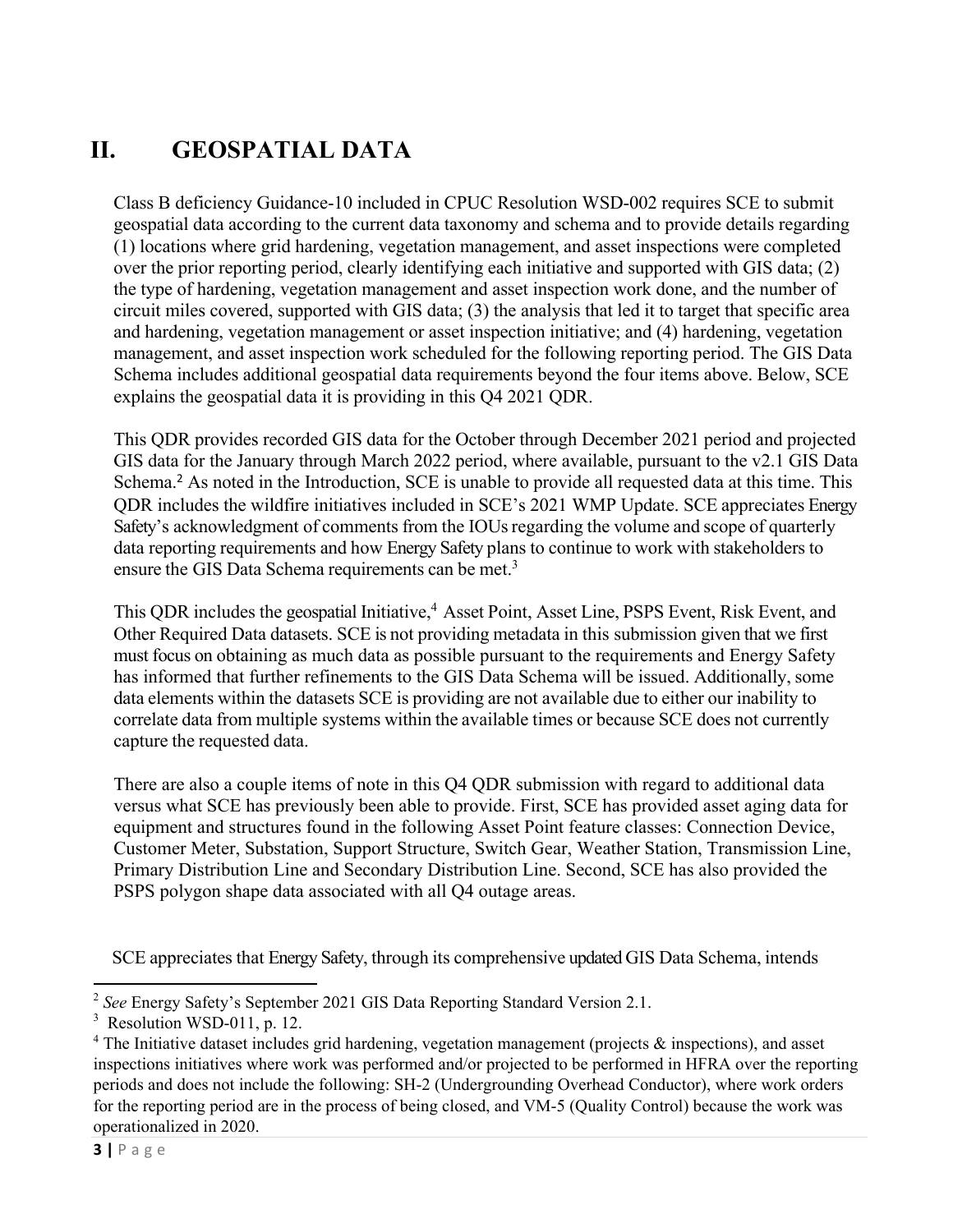to obtain and standardize significant amounts of wildfire-related data. SCE also understands Energy Safety's desire to understand our current systems and data availability. To this end, SCE also provides updated responses in the Status Report in the Excel file template that generally describe the status of the requested data fields, actions we plan to take if a particular data field is not being provided at this time, the timeline for completing those actions, and whether the data is confidential. SCE describes its approach to the updated Status Report template below.

SCE also notes that it does not capture several data elements that still require time for our teams and subject matter experts to assess with respect to the labor, operational, system and technical requirements and to ensure these new data requirements could advance wildfire risk reduction prior to changing work methods, processes, tools and systems. SCE has made some progress in this area but is still in the process of assessing all of these data requirements. SCE has taken steps to assess and estimate timelines as they pertain to Vegetation Management (VM) photo submission as part of the ongoing quarterly data submittal. SCE is taking these steps as part of implementing improved vegetation management systems and processes. These timelines are based on prioritization of SCE's critical technology implementations. SCE provides a general response in the Status Report that discusses the assessments in further detail. While SCE understands that Energy Safety desires specific timelines to address all data gaps, we are not able to provide all assessments with this QDR submission. Future submissions will look to include specific information similar to the status of the VM photos discussed above.

Similar to its previous QDR, the requested spatial data is being provided in the geodatabase. Additionally, SCE is submitting an updated Status Report based on the datasets, described above. SCE notes that it continues to take a phased approach to improve the data being provided. SCE looks forward to continued collaboration with Energy Safety, utilities, and other stakeholders to refine and improve the GIS Data Schema. Responses to the specific Guidance-10 conditions are detailed below.

# **i. locations where grid hardening, vegetation management, and asset inspections were completed over the prior reporting period, clearly identifying each initiative and supported with GIS data**

Please see the geodatabase that includes grid hardening, vegetation management and asset inspection initiative data completed in HFRA from October 2021 through December 2021. As noted above, SCE also provides in the geodatabase other feature class datasets in support of Energy Safety's direction to provide as much information as practicable and is readily available. The additional datasets include Asset Line, Asset Point, PSPS Event, Risk Event, and Other Required Data.

#### **ii. the type of hardening, vegetation management and asset inspection work done, and the number of circuit miles covered, supported with GIS data**

SCE is providing data associated with its system hardening, vegetation management, and asset inspection initiatives described in our 2021 WMP Update. The specific WMP initiatives are shown in the table in Appendix A. Most wildfire initiatives are not planned, managed, or executed based on the number of circuit miles (or miles) and thus line geometry for these initiatives is not available. This is consistent with Resolution WSD-011, Attachments 2.1 and 2.3 that describe how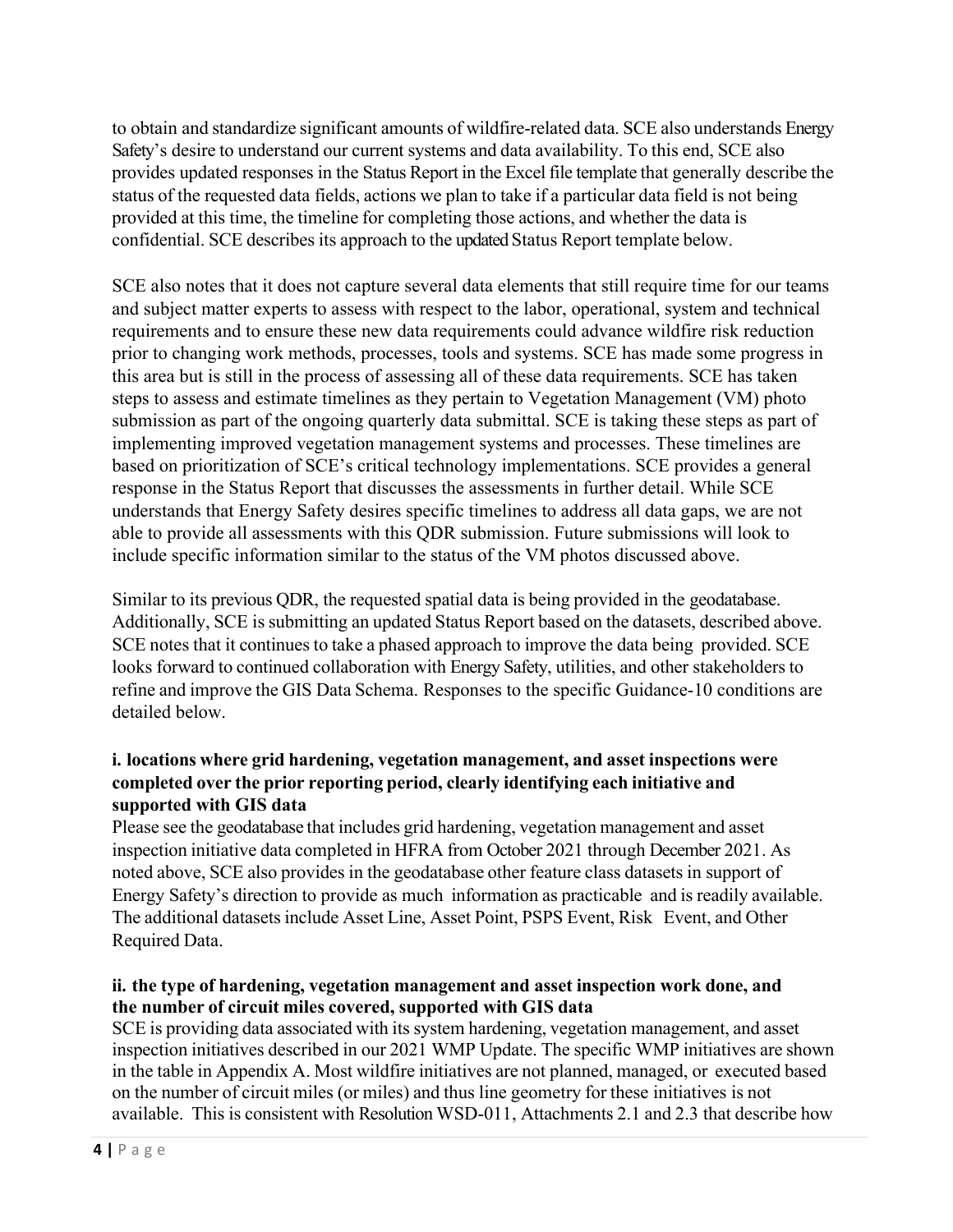the number of circuit miles unit of measurement is not applicable for certain types of work. The limited initiatives that do have line geometry, circuit miles or miles are available in the geodatabase. SCE notes that line geometry for covered conductor is available at the project scoping level, which has been replicated for each of the resulting work orders (which is the lower level at which dates are managed and the level of detail provided in this GIS submission). These work orders show that SCE completed approximately 434 circuit miles of covered conductor from October 2021 through December 2021.<sup>5</sup> For circuit-based distribution and transmission inspections, the entire circuit geometry has been included.

#### **iii. the analysis that led it to target that specific area and hardening, vegetation management or asset inspection initiative**

SCE first provided its risk-based analyses for how it determines and targets deployment for its wildfire-related initiatives in its July 27, 2020 Remedial Compliance Plan (RCP) to Guidance-3 and provided updates in its 2021 WMP Update, Q1 and Q2 2021 QDR, and its 2021 Revised WMP Update. Please see Section 7.3.2 of SCE's Revised 2021 WMP Update for current information regarding methods SCE employs to analyze and prioritize work for grid hardening, vegetation management and asset inspection initiatives. In Appendix A, SCE summarizes the analysis that led it to target the areas where its system hardening, vegetation management and asset inspection initiatives were completed from October through December 2021. Please also see Section 4.3 and Appendix 9.8 of SCE's Revised 2021 WMP Update that describes SCE's improvements to its risk modeling.

#### **iv. hardening, vegetation management, and asset inspection work scheduled for the following reporting period, with the detail in (i) – (iii).**

Please see the geodatabase that includes grid hardening, vegetation management and asset inspection initiatives planned in HFRA from October through December 2021 pursuant to the latest GIS Data Schema. Similar to part (ii) above, limited initiatives have line geometry (i.e., circuit miles or miles). Initiatives with line geometry are available in the geodatabase. SCE notes that line geometry for covered conductor is available at the project scoping level, which has been replicated for each of the resulting work orders (which is the lower level at which dates are managed and the level of detail provided in this GIS submission). These work orders show approximately 302 circuit miles planned for January through March 2022. Also, line geometry for planned circuit-based distribution and transmission inspections includes the entire circuit geometry, not just partial geometry of the circuit. Please see the table in Appendix A and Sections 4.3 and 7.3.2 of SCE's Revised 2021 WMP Update with the detail for condition (iii).

 $<sup>5</sup>$  SCE notes that there is a time lag and spatial differences in translating this work order data into the</sup> geodatabase. This also applies to the work projected in the following reporting period.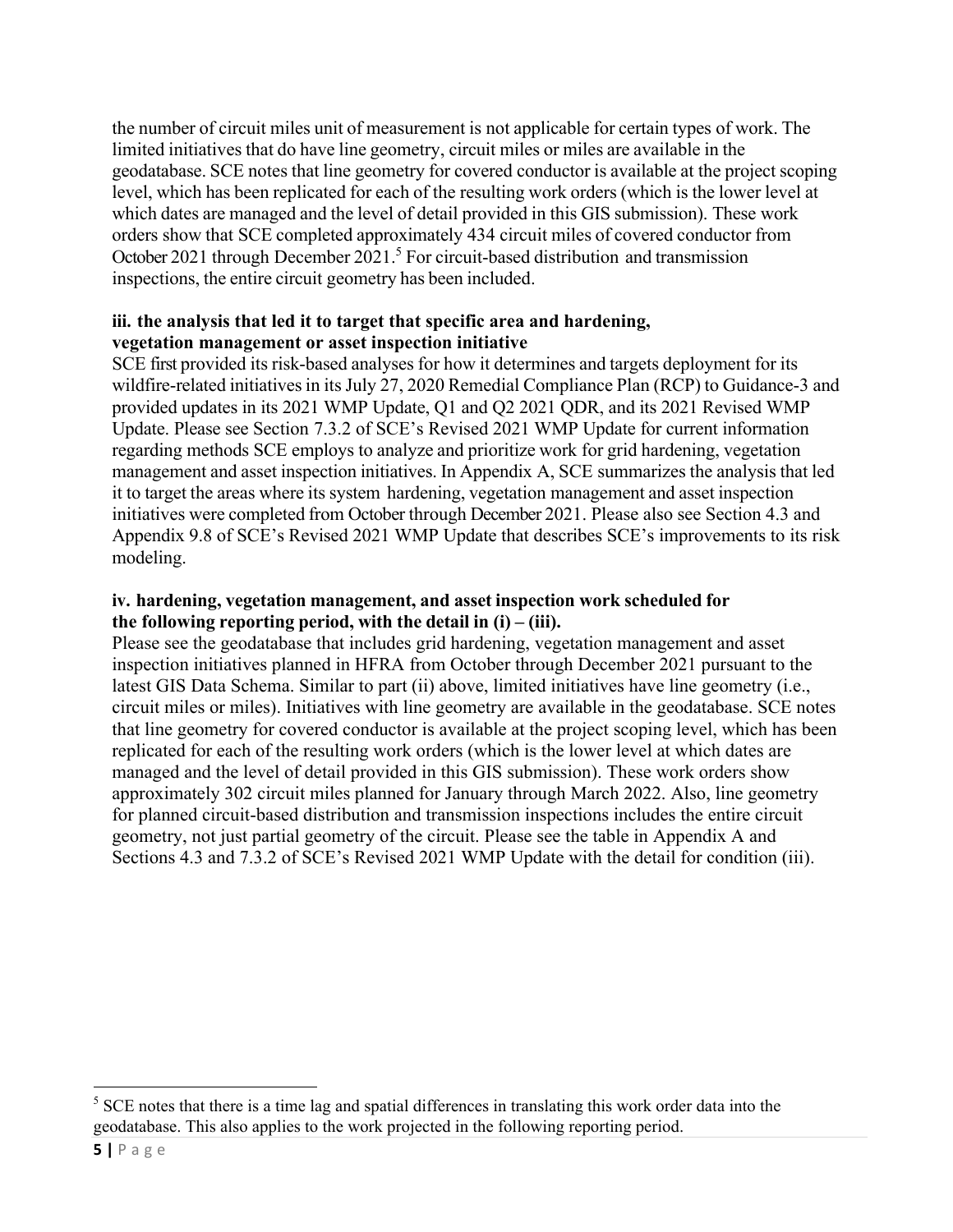# **III. NON-SPATIAL DATA TABLES 1-12**

# **Introduction:**

SCE's approach to updating Tables 1-12 of the non-spatial data requirements for this Q4 2021 QDR includes 1) updating data with actuals for tables that require Q4 quarterly updates and for tables that require annual updates, and 2) corrections to data errors that have been identified through discovery and further quality review of calculations and data.

### **Table 1: Recent Performance on Progress Metrics**

Table 1 provides a seven-year history (2015-2021) including recorded data through Q4 2021, where applicable, of Progress Metrics as defined by the 2021 WMP Guidelines. Updates to current and previous findings are in red font. For this Q4 2021 submission, many of these updates are a result of the new format being used for Table 2 (see below). The comment section for each metric in the table provides details of the source and data that was used or explanations for why certain data changed or is not available.

Metric Type 1 asks for inspection counts for different inspection category types for transmission and distribution in circuit miles. SCE accounts for completed inspections by noting the counts of assets inspected instead of noting by circuit miles. In order to present completed inspections in the requested format, SCE uses a calculated average span length multiplied by the number of structures inspected. Additionally, rows were added to inspection types (1c, ii-iv) in order to provide additional detail of inspection data collected as part of SCE's detailed inspection program. The drivers and programmatic inspection changes can be seen in SCE's 2021 WMP Update in Section 7.3.4.9.1 for Distribution and Section 7.3.4.10.1 for Transmission.

Metric Type 2 asks for the number of spans inspected for vegetation compliance. SCE accounts for completed vegetation compliance inspections by circuit miles. In order to present completed vegetation compliance inspections in the requested format, SCE divides the recorded circuit miles inspected by the calculated average span length.

Metric Type 3, customer outreach metrics, requires information not accounted for or maintained by SCE as SCE has no jurisdiction over evacuation orders. SCE previously diligently requested and followed up with local governments and law enforcement and was only able to obtain information from one county. Even then, the information provided included high-level estimations of evacuation counts estimated by the local government and law enforcement entity for a very limited set of fires. Because of this, SCE is unable to obtain the requested data, analyze it, and report on evacuation related requirements in this table. SCE anticipates this to be a recurring challenge going forward.

See Table 1 "Recent performance on progress metrics" for more detail.

#### **Table 2: Recent Performance on Outcome Metrics**

Table 2 provides a seven-year history (2015-2021) including recorded data through Q4 2021, where applicable, of Outcome Metrics, which SCE has incorporated via the new format of Table 2 per the 2022 WMP Update Guidelines. In some cases, this has resulted in modifications to prior reported periods, which may also impact Table 1 for metrics that appear in both tables. Updates to current and previous findings are in red font. Comments are included in the table to provide additional details about the data provided or indicate if the data was corrected or is not available or not applicable for the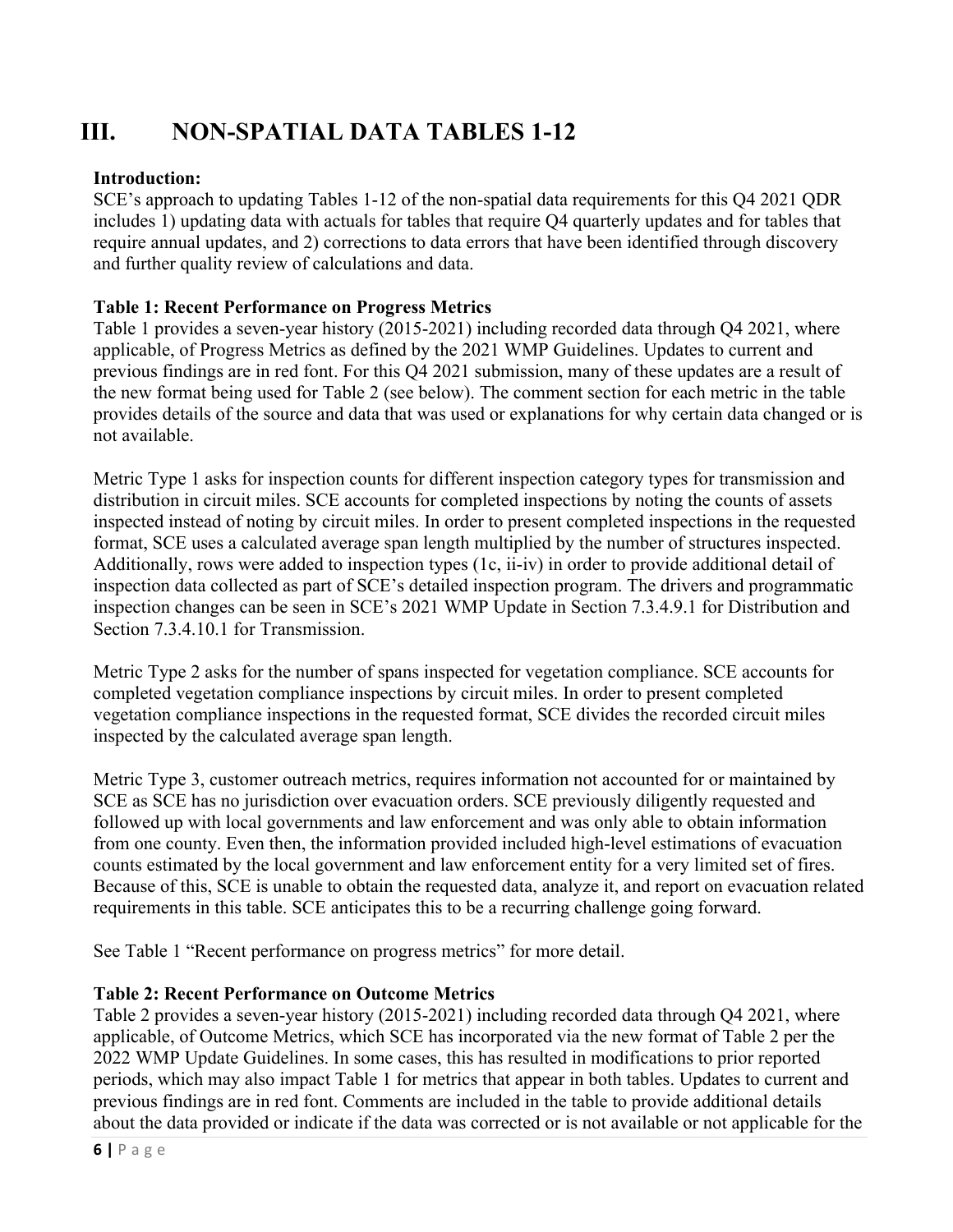past seven years or through Q4 2021. The information provided in conjunction with the "utilityignited" wildfire statistics should not be construed as an admission of any wrongdoing or liability by SCE. SCE further notes that to the extent the damages metrics were obtained from other agencies, SCE does not guarantee the accuracy of such information. Additionally, in many instances, the cause of wildfires is still under investigation and even where an Authority Having Jurisdiction (AHJ) has issued a report on the cause, SCE may dispute the conclusions of such a report.

See Table 2 "Recent performance on outcome metrics" for more detail.

# **Table 3: List and Description of Additional Metric**s

Metrics and underlying data are critical components for WMP development, execution, and evaluation, but we continue to emphasize that the near-term focus should be on efficient implementation of our planned activities, while the assessment of whether the activities are having the desired and expected impact on risk reduction should be measured over a longer time horizon. A clear distinction is necessary between metrics that can help monitor compliance with approved WMPs and those that can help evaluate effectiveness of these approved plans and inform future WMP updates.

As in 2019 and 2020, we provide annual Program Targets for each WMP activity which establish goals to evaluate compliance. As stated in previous filings and submittals, tracking Program Targets for approved WMPs is the best means of determining progress and assessing WMP compliance in the near term.

In its response to Guidance-5, SCE proposed five outcome-based metrics, to gauge the effectiveness of the portfolio of its wildfire mitigation activities. These outcome-based metrics are:

- 1. CPUC reportable ignitions in HFRA (total and by key drivers including CFO, wire-to-wire contact, tree-caused circuit interruptions, and EFF)
- 2. Faults in HFRA (total and by the key drivers mentioned above)
- 3. Wire-down incidents in HFRA
- 4. Number of impacted customers and average duration of PSPS events
- 5. Timeliness and accuracy of PSPS notifications

SCE proposed these outcome-based metrics because WMP activities are ultimately designed to reduce wildfire ignitions associated with its electrical infrastructure and reduce the impact of PSPS deenergization events to customers. Faults and wire-down events are also key metrics as they are leading indicators of potential ignitions. Importantly, these metrics are within the reasonable control of utilities when appropriately normalized for weather and other exogenous factors. Other metrics such as safety incidents, acres burned or structures destroyed, though important to understand and drive California's fire mitigation efforts, are impacted by events and circumstances largely outside of the utility's control such as climate change, fire suppression efforts and fire response. Therefore, these are not appropriate WMP effectiveness metrics.

Most of SCE's proposed WMP activities are selected to improve these metrics over time, while the remainder are enabling activities to support and supplement those WMP activities. Table SCE-1, updated since the 2021 WMP Update submission, demonstrates how each of SCE's 2021 WMP activities map to the five outcome-based metrics.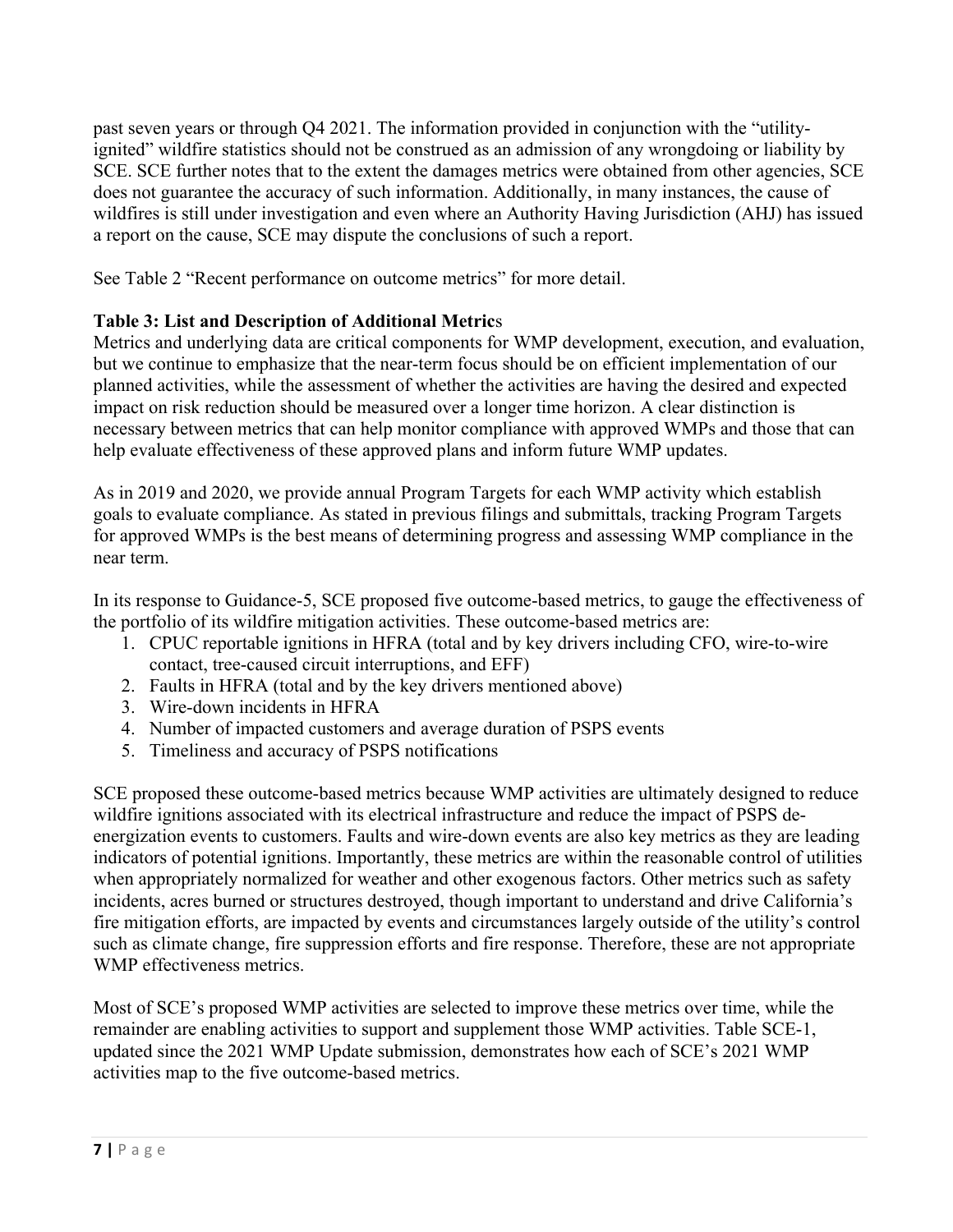# **Table SCE-1 Activity to Metric Mapping**

| Activity            | Initiative                           | Ignitions   | <b>Faults</b> | Wire<br>Downs | PSPS#<br>Impacted &<br>Average | <b>PSPS</b><br>Notification<br>Timeliness & | Enabling |
|---------------------|--------------------------------------|-------------|---------------|---------------|--------------------------------|---------------------------------------------|----------|
|                     |                                      |             |               |               | Duration                       | Accuracy                                    |          |
|                     | $SA-1$<br>Weather Stations           |             |               |               | X                              | $\mathsf X$                                 |          |
|                     | Fire Potential                       |             |               |               | X                              | X                                           |          |
| $SA-2$              | Index (FPI)<br>Weather and           |             |               |               |                                |                                             |          |
|                     | <b>Fuels Modeling</b>                |             |               |               | X                              | $\mathsf X$                                 |          |
| $SA-3$              | System                               |             |               |               |                                |                                             |          |
|                     | Fire Spread                          |             |               |               |                                |                                             |          |
| $SA-4$              | Modeling                             |             |               |               | X                              | X                                           |          |
|                     | <b>Fuel Sampling</b>                 |             |               |               | X                              | X                                           |          |
| $SA-5$              | Program                              |             |               |               |                                |                                             |          |
|                     | Remote Sensing /                     |             |               |               |                                |                                             |          |
|                     | Satellite Fuel                       |             |               |               | Χ                              | $\mathsf X$                                 |          |
| $SA-7$              | Moisture<br>Fire Science             |             |               |               |                                |                                             |          |
| $SA-8$              | Enhancements                         |             |               |               | X                              | $\mathsf X$                                 |          |
|                     | Distribution Fault                   |             |               |               |                                |                                             |          |
| $SA-9$              | Anticipation (DFA)                   | X           | $\times$      | X             |                                |                                             |          |
|                     | Covered                              |             |               |               |                                |                                             |          |
| $SH-1$              | Conductor                            | $\times$    | $\times$      | $\times$      | $\times$                       |                                             |          |
|                     | Undergrounding                       |             |               |               |                                |                                             |          |
|                     | Overhead                             | $\mathsf X$ | X             | $\mathsf X$   | X                              |                                             |          |
| $SH-2$<br>Conductor |                                      |             |               |               |                                |                                             |          |
|                     | Branch Line<br>Protection            | X           |               | $\mathsf X$   |                                |                                             |          |
| $SH-4$              | Strategy                             |             |               |               |                                |                                             |          |
|                     | Installation of                      |             |               |               |                                |                                             |          |
|                     | System                               |             |               |               |                                |                                             |          |
|                     | Automation                           |             |               |               | Χ                              | $\mathsf X$                                 |          |
|                     | Equipment-                           |             |               |               |                                |                                             |          |
| $SH-5$              | RAR/RCS                              |             |               |               |                                |                                             |          |
|                     | Circuit Breaker                      |             |               |               |                                |                                             |          |
|                     | Relay Hardware                       | X           |               | $\mathsf X$   |                                |                                             |          |
| $SH-6$              | for Fast Curve<br>Circuit Evaluation |             |               |               |                                |                                             |          |
|                     | for PSPS-Driven                      |             |               |               |                                |                                             |          |
|                     | Grid Hardening                       |             |               |               | X                              |                                             |          |
| $SH-7$              | Work                                 |             |               |               |                                |                                             |          |
|                     | Transmission                         |             |               |               |                                |                                             |          |
|                     | Open Phase                           | X           |               |               |                                |                                             |          |
| $SH-8$              | Detection                            |             |               |               |                                |                                             |          |
| Tree Attachment     |                                      | X           | X             | X             |                                |                                             |          |
| $SH-10$             | Remediation                          |             | $\mathsf{X}$  | $\times$      |                                |                                             |          |
| $SH-11$             | Legacy Facilities                    | $\mathsf X$ |               |               |                                |                                             |          |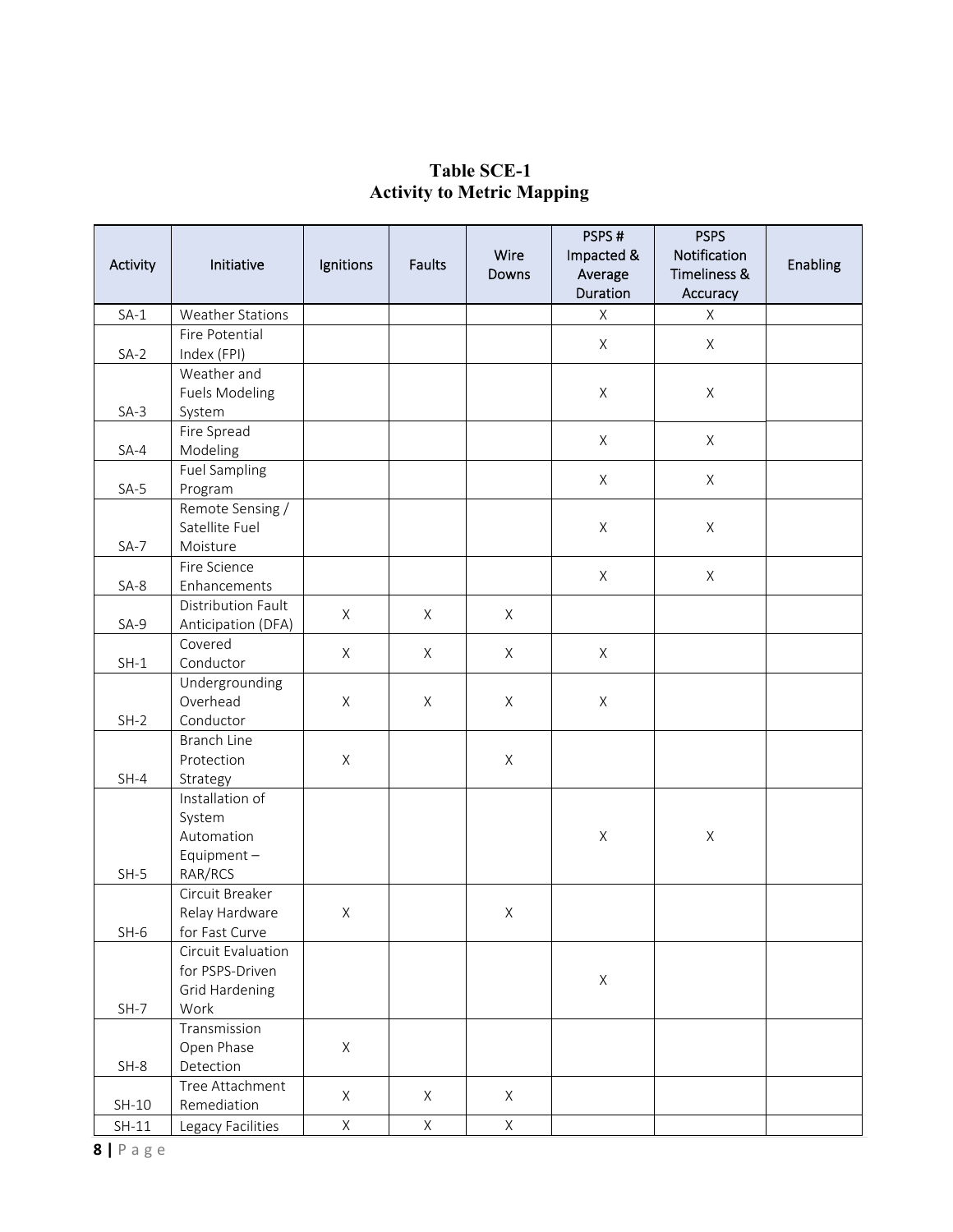| Activity | Initiative                                                                                                                                                  | Ignitions    | <b>Faults</b> | Wire<br>Downs | PSPS#<br>Impacted &<br>Average<br>Duration | <b>PSPS</b><br>Notification<br>Timeliness &<br>Accuracy | Enabling |
|----------|-------------------------------------------------------------------------------------------------------------------------------------------------------------|--------------|---------------|---------------|--------------------------------------------|---------------------------------------------------------|----------|
|          | Microgrid                                                                                                                                                   |              |               |               |                                            |                                                         |          |
| $SH-12$  | Assessment                                                                                                                                                  |              |               |               | $\mathsf X$                                |                                                         |          |
| $SH-13$  | C-Hooks                                                                                                                                                     | $\mathsf{X}$ | $\times$      | X             |                                            |                                                         |          |
| $SH-14$  | Long Span<br>Initiative (LSI)                                                                                                                               | X            | X             | $\times$      |                                            |                                                         |          |
| $SH-15$  | Vertical Switches                                                                                                                                           | $\mathsf X$  | $\mathsf X$   |               |                                            |                                                         |          |
| $IN-1.1$ | Distribution<br>Ground / Aerial<br>Inspections and<br>remediations                                                                                          | $\mathsf X$  | $\mathsf X$   | $\mathsf X$   |                                            |                                                         |          |
| $IN-1.2$ | Transmission<br>Ground / Aerial<br>Inspections and<br>remediations                                                                                          | $\mathsf X$  | $\mathsf X$   | $\mathsf X$   |                                            |                                                         |          |
| $IN-3$   | Infrared<br>Inspection of<br>energized<br>overhead<br>distribution<br>facilities and<br>equipment                                                           | $\mathsf X$  | $\mathsf X$   | $\mathsf X$   |                                            |                                                         |          |
| $IN-4$   | Infrared<br>Inspection,<br>Corona Scanning,<br>and High<br>Definition<br>imagery of<br>energized<br>overhead<br>Transmission<br>facilities and<br>equipment | $\mathsf X$  | $\mathsf X$   | $\mathsf X$   |                                            |                                                         |          |
| $IN-5$   | Generation<br>Inspections and<br>Remediations                                                                                                               | Χ            | X             | $\mathsf X$   |                                            |                                                         |          |
| $IN-8$   | Inspection Work<br>Management<br>Tools                                                                                                                      |              |               |               |                                            |                                                         | X        |
| $VM-1$   | Hazard Tree<br>Management<br>Program                                                                                                                        | X            | X             | X             |                                            |                                                         |          |
| $VM-2$   | Expanded Pole<br><b>Brushing</b>                                                                                                                            | X            | X             | X             |                                            |                                                         |          |
| $VM-3$   | Expanded<br>Clearances for<br>Legacy Facilities                                                                                                             | X            | $\times$      | $\times$      |                                            |                                                         |          |
| $VM-4$   | Dead and Dying<br>Tree Removal                                                                                                                              | X            | X             | X             |                                            |                                                         |          |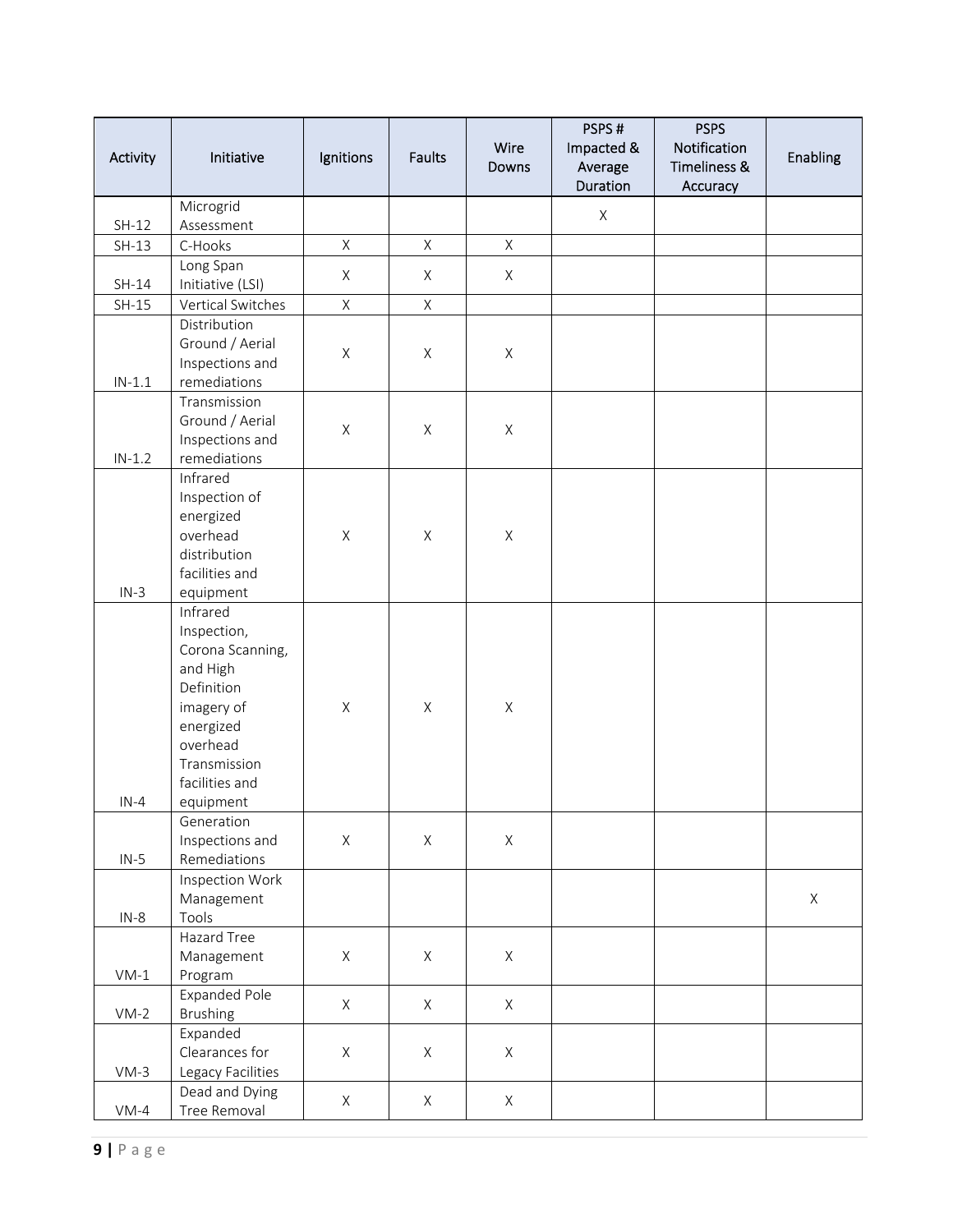| Activity                | Initiative           | Ignitions | <b>Faults</b> | Wire<br>Downs | PSPS#<br>Impacted &<br>Average<br>Duration | <b>PSPS</b><br>Notification<br>Timeliness &<br>Accuracy | Enabling    |
|-------------------------|----------------------|-----------|---------------|---------------|--------------------------------------------|---------------------------------------------------------|-------------|
|                         | VM Work              |           |               |               |                                            |                                                         |             |
|                         | Management Tool      |           |               |               |                                            |                                                         | $\mathsf X$ |
| $VM-6$                  | (Arbora)             |           |               |               |                                            |                                                         |             |
|                         | Customer Care        |           |               |               |                                            |                                                         |             |
|                         | Programs             |           |               |               |                                            |                                                         |             |
|                         | (Includes CRCs,      |           |               |               |                                            |                                                         |             |
|                         | CCVs, Battery        |           |               |               |                                            |                                                         |             |
|                         | Backup Programs,     |           |               |               |                                            |                                                         | $\mathsf X$ |
|                         | Well Water and       |           |               |               |                                            |                                                         |             |
|                         | <b>Water Pumping</b> |           |               |               |                                            |                                                         |             |
|                         | Backup               |           |               |               |                                            |                                                         |             |
|                         | Generation,          |           |               |               |                                            |                                                         |             |
| PSPS-2                  | Resiliency Zones)    |           |               |               |                                            |                                                         |             |
|                         | Wildfire Safety      |           |               |               |                                            |                                                         |             |
|                         | Data Mart and        |           |               |               |                                            |                                                         |             |
|                         | Data                 |           |               |               |                                            |                                                         | $\mathsf X$ |
|                         | Management           |           |               |               |                                            |                                                         |             |
| $DG-1$<br>(WISDM / Ezy) |                      |           |               |               |                                            |                                                         |             |
|                         | <b>SCE Emergency</b> |           |               |               |                                            |                                                         |             |
|                         | Responder            |           |               |               |                                            |                                                         | $\mathsf X$ |
| DEP-2                   | Training             |           |               |               |                                            |                                                         |             |
|                         | Customer             |           |               |               |                                            |                                                         |             |
|                         | Education and        |           |               |               |                                            |                                                         |             |
|                         | Engagement -         |           |               |               |                                            |                                                         | $\mathsf X$ |
|                         | Community            |           |               |               |                                            |                                                         |             |
| DEP-1.2                 | Meetings             |           |               |               |                                            |                                                         |             |
|                         | Customer             |           |               |               |                                            |                                                         |             |
|                         | Education and        |           |               |               |                                            |                                                         |             |
|                         | Engagement -         |           |               |               |                                            |                                                         | $\mathsf X$ |
|                         | Marketing            |           |               |               |                                            |                                                         |             |
| DEP-1.3                 | Campaign             |           |               |               |                                            |                                                         |             |
|                         | Customer             |           |               |               |                                            |                                                         |             |
|                         | Research and         |           |               |               |                                            |                                                         | X           |
| DEP-4                   | Education            |           |               |               |                                            |                                                         |             |
|                         | Aerial               |           |               |               |                                            |                                                         | $\mathsf X$ |
| DEP-5                   | Suppression          |           |               |               |                                            |                                                         |             |

Table 3 provides the performance metrics and units SCE uses to evaluate performance within each of these outcome-based metrics, including historical performance over the past seven years (2015-2021) including recorded data through Q4 2021.

As described in SCE's response to Guidance-5, there might be annual variances in these metrics driven by uncontrollable factors such as weather, and effectiveness of WMP activities can be best assessed using longer-term trends in these outcome-based metrics. It will also be important to consider factors such as overall risk exposure, the population size of the assets, scope of work completed, and fire suppression by third party agencies when using these outcome-based metrics. These metrics cannot be used to measure progress or compliance per approved plans in the short term. To appropriately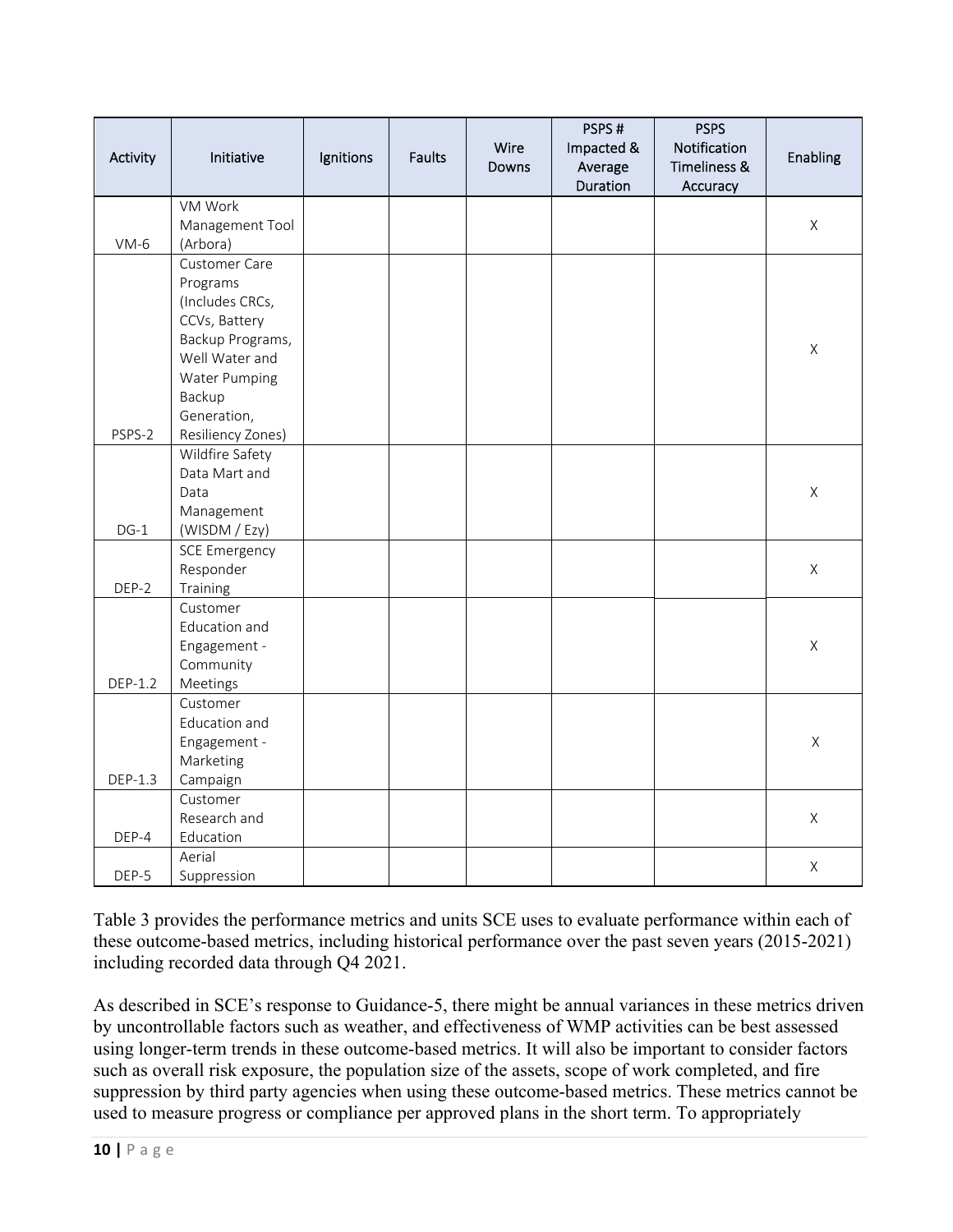evaluate the effectiveness of its WMP activities, SCE is developing suitable quantitative and repeatable methods to measure and normalize these outcome-based metrics. We look forward to collaborating with Energy Safety, utilities, and other stakeholders to agree on how these metrics should be appropriately measured and used to draw pertinent conclusions.

*CPUC Reportable Ignitions in HFRA, Faults in HFRA, and Wire Downs incidents in HFRA*  Large variations in weather events, including temperature, rainfall, fuel moisture and wind, can heavily impact outcome-based metrics including faults, wire-down events and ignitions, and can often skew direct comparisons of these metrics year over year.

SCE is monitoring the number of faults at the circuit level and ignitions and wire-down events at the structure level and by key driver (CFO, EFF, and other) both before and after the deployment of select WMP wildfire activities. By observing the key drivers of these events down to the circuit or individual structure level, SCE is building the capability to better evaluate the effectiveness of wildfire activities that were deployed to mitigate those specific drivers, as well as help align future deployment of mitigations to target specific drivers identified at those locations.

SCE continues to focus on maturing its modeling capabilities to provide forecasts of future ignitions across HFRA, incorporating the benefits of wildfire activities to reduce ignitions as well as normalizing exogenous factors such as weather, to provide an expected range of ignitions in future years across HFRA. In its 2021 WMP Update, SCE incorporated the estimated benefits of wildfire activities, including covered conductor, vegetation mitigation, inspection mitigation, in reducing the POI at each individual pole or structure level, and includes this reduction of ignition risk when forecasting expected ignitions. At this time, SCE does not incorporate weather normalization into its WMP ignition forecasts due to the complexity of determining the causal relationship between aberrant weather and ignition probability and fire spread.

SCE is currently evaluating different approaches to normalize exogenous factors, including but not limited to, weather and 3rd party suppression efforts. As SCE continues to focus on prudent and effective grid operations, inspections & maintenance, improvements to standards and timely equipment upgrades, it is recognized that although these actions will not entirely eliminate risk, they are expected, in aggregate, to result in overall improvements in outcome metrics, such as faults, wiredowns and ignition events associated with SCE's electrical infrastructure.

#### *Number of impacted customers during and average duration of PSPS events*

As more sectionalization equipment, covered conductor, and other grid hardening activities are deployed, de-energization thresholds can be raised, reducing the number of circuits and circuit segments that will need to be de-energized during extreme weather conditions. Improved weather and fire modeling capabilities along with enhanced operational protocols can also help reduce the frequency and duration of PSPS events. However, to assess the effectiveness of the WMP activities in reducing the frequency and scope of PSPS de-energizations, the total number of customers affected or the duration of outages during any period need to be normalized for the intensity of weather events, how widespread the weather events were, and the duration of the events as these can influence the number of circuits or circuit segments that have to be de-energized. In addition to weather, these metrics have to account for customer density on impacted circuits and other factors outside SCE's control. SCE is currently evaluating how metrics such as windspeed, FPI, etc., can be used to appropriately normalize the number of impacted customers and duration of PSPS events. The historical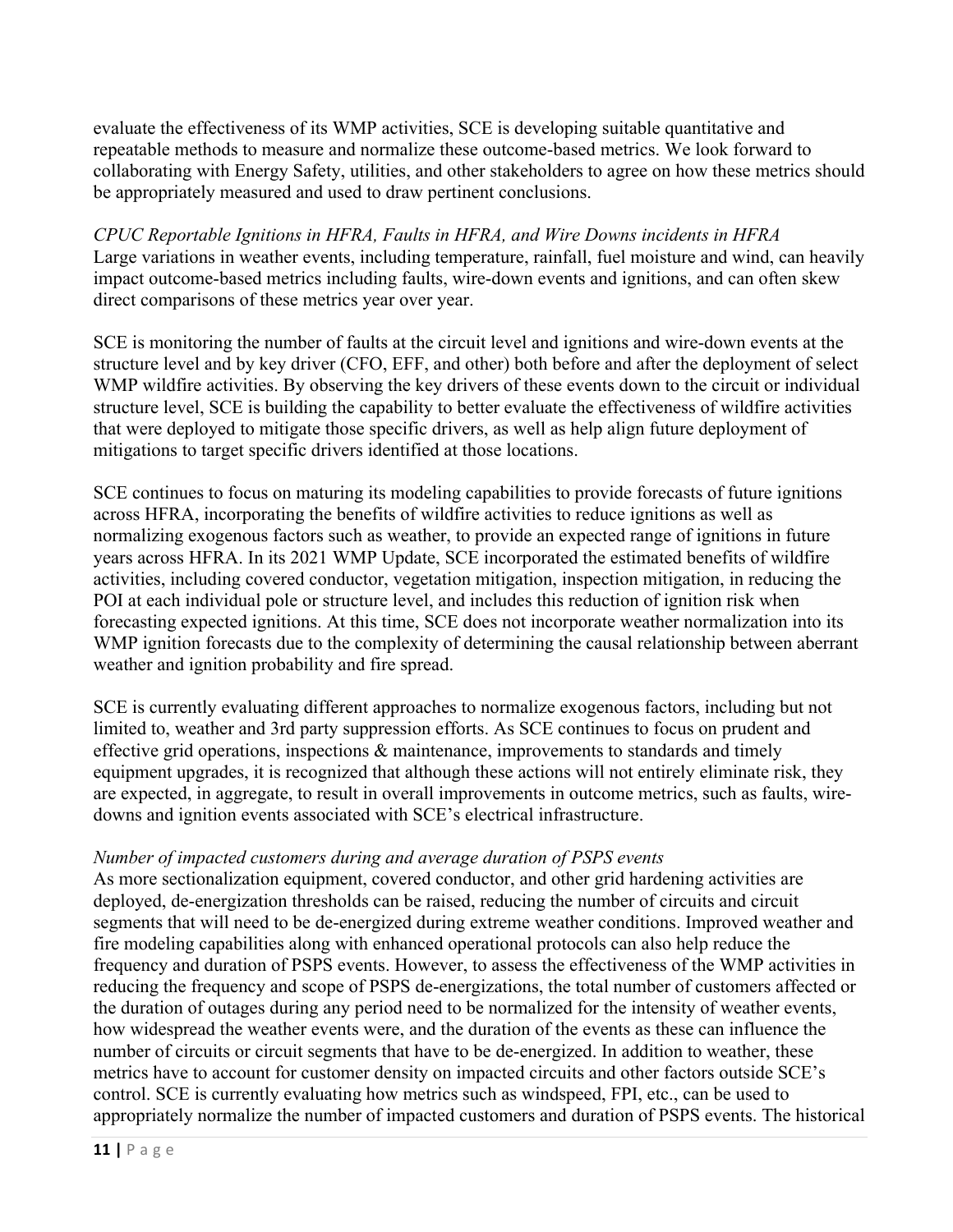performance through Q4 2021 can be found in Table 3.

## *Timeliness and accuracy of PSPS notifications*

SCE provides information on the timeliness and accuracy of PSPS notifications in post-event reports. SCE is re-evaluating the calculation of these metrics and benchmarking with the other IOUs to understand best practices. SCE welcomes Energy Safety's guidance as well.

## **Table 4: Fatalities Due to Utility Wildfire Mitigation Initiatives**

Table 4 provides a seven-year history (2015-2021) including recorded data through Q4 2021, where applicable, of fatalities associated with utility wildfire mitigation initiatives as defined by the 2021 WMP Guidelines.

See Table 4 "Fatalities due to utility wildfire mitigation initiatives" for more detail.

# **Table 5: OSHA-Reportable Injuries Due to Utility Wildfire Mitigation Initiatives**

Table 5 provides a seven-year history (2015-2021) including recorded data through Q4 2021, where applicable, of OSHA-reportable injuries associated with utility wildfire mitigation initiatives as defined by the Guidelines. SCE does not use OSHA-reportable contractor and public incidents, as there is no direct employment relationship and no requirement to report to OSHA. However, SCE does monitor CPUC-reportable incidents, which have similar thresholds for identification and reporting (i.e., fatality or personal injury rising to the level of in-patient hospitalization, and in connection with utility assets). To provide a more complete data set, SCE provides data in Table 5 related to the "Contractor" and "Member of the Public" rows that correspond to CPUC-reportable incidents.

See Table 5 "OSHA-reportable injuries due to utility wildfire mitigation initiatives" for more detail.

#### **Table 6: Weather Patterns**

Table 6 provides a seven-year history (2015-2021) including recorded data through Q4 2021, where applicable, of weather patterns as defined by the Guidelines. The comment section for each metric in the table provides details of the source and data that was used or explanations for why certain data is not available.

The first row in Table 6 is populated with historical data on Red Flag Warning (RFW) by circuit mile days per year. The RFW circuit-mile days are based on all overhead distribution and transmission circuits that traverse through the National Weather Service (NWS) Fire Weather Zone (FWZ) from a historical database of RFW events from the NWS. The overhead lengths of distribution and transmission circuits are calculated within each FWZ polygon (area divided geospatially into over approximately 1,000 space areas). All circuit lengths within that FWZ polygon are then multiplied by the number of days (or fraction of days) that a particular polygon had an RFW in effect.

The 2021 WMP Guidelines require that SCE use RFW circuit mile days per year data to normalize data required in other tables. SCE recommends that OEIS consider using the National Fire Danger Rating System (NFDRS), which all fire agencies use to determine daily fire danger risk, instead of RFW data. NFDRS is a system that allows fire managers to estimate today's or tomorrow's fire danger for a given area. It combines existing and expected states of selected fire danger factors into one or more qualitative or numeric indices that reflect an area's protection needs. Fire danger ratings are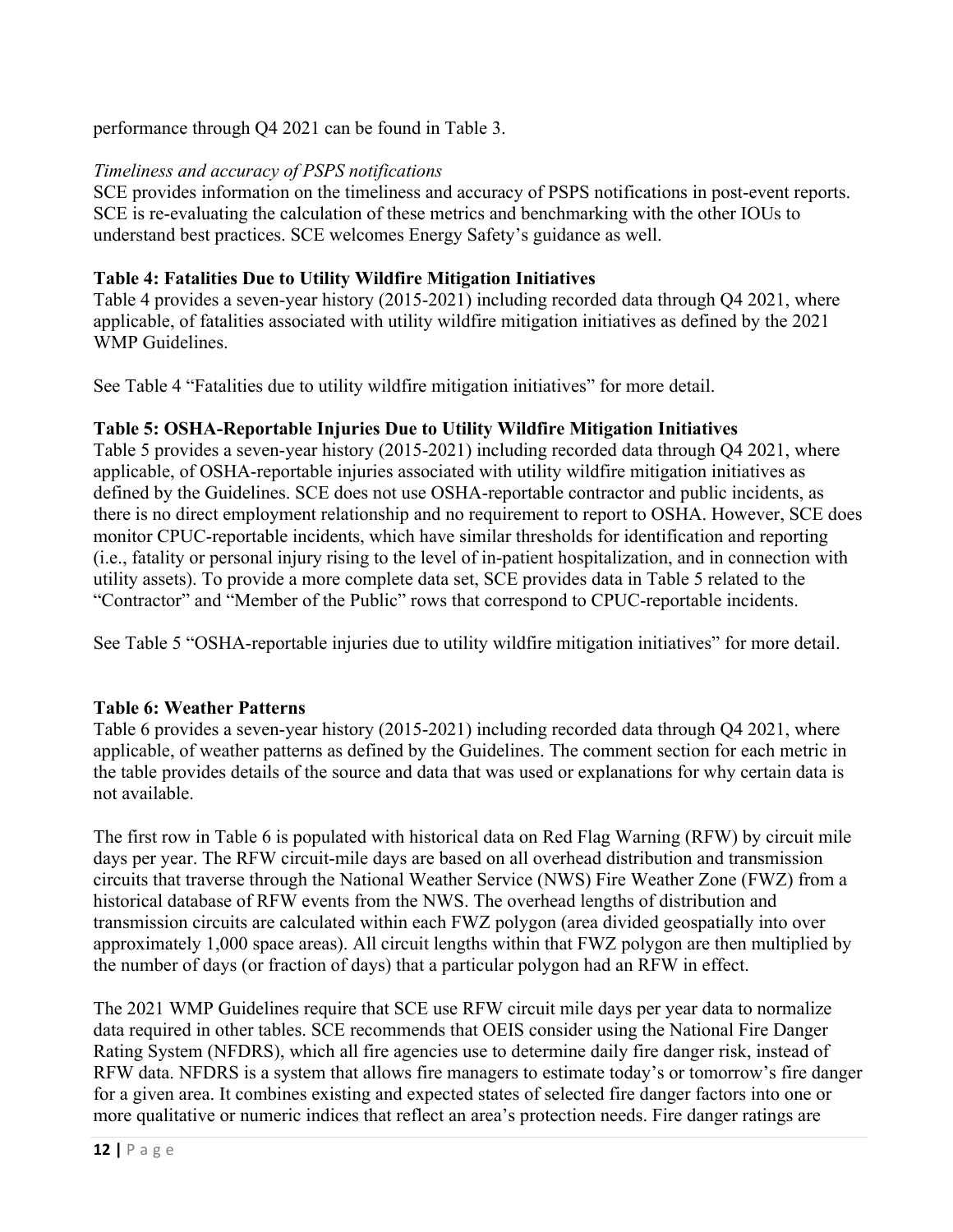typically reflective of the general conditions over an extended area, often tens of thousands of acres, where a possible wildfire could start. Fire danger ratings describe conditions that reflect the potential, over a large area, for a fire to ignite, spread and require suppression action.

See Table 6 "Weather patterns" for more detail.

# **Table 7.1: Key Recent and Projected Drivers of Risk Events**

Table 7.1 provides a seven-year history (2015-2021) including recorded data through Q4 2021, where applicable, which SCE has incorporated via the new format of Table 7.1 per the 2022 WMP Update Guidelines. In some cases, this has resulted in modifications to prior reported periods. Moreover, ignition data no longer appears in Table 7.1, but solely in Table 7.2. Updates for Q4 and data corrections made to previous quarters can be found in red text font. Forecasts for this table will be provided with SCE's forthcoming 2022 WMP Update submission.

The comment section for each metric in the table provides details of the source and data that was used or corrected or explanations for why certain data is not available.

To calculate the recent drivers of risk events, SCE utilized the following data sources:

- SCE's Outage Management System (OMS) and Outage Data and Reliability Metrics (ODRM) interface
- Wire-down data to determine if the conductor failure led to a wire-down event
- Repair work records from SCE's asset data in systems, applications & products (SAP) to identify failures

For purposes of this QDR, transmission lines refer to all lines at or above 65 kV, and distribution lines refer to all lines below 65 kV. Transmission faults and wire-downs are typically on transmission lines 65 kV and above but may include some lower voltages (from an operational perspective, SCE also treats its 55 kV lines as transmission).

To populate wire-down data for each driver, SCE has previously used its wire-down database containing repair orders. As noted in the Q3 2021 QDR submission, SCE has reviewed prior period transmission wire down data and is providing a retroactive update in this Q4 2021 QDR submission. Additionally, SCE performed a broader deep dive on failure data which identified two datasets that were not previously included in its wire down reporting. This has resulted in the inclusion of additional wire down events, the vast majority of which occurred from 2016-2018 on distribution secondaries and service lines in the Non-HFTD. SCE notes that these additional events do not impact its Probability of Ignition (POI) models, which rely on outage and ignition data, not wire down data. Nonetheless, given the potential associated risk, SCE has initiated a dedicated effort aimed at secondary conductor inspection and remediation, as outlined in its forthcoming 2022 WMP Update. These updates also impact total wire down data in Tables 2 and 3. Updates to current and previous findings are in red font.

To populate outage data for each driver, SCE used ODRM outage cause codes. ODRM database records and catalogs outage impacts and causes, determined by the cooperation of field, operations, and engineering employees.

For forecasts, SCE first creates a baseline forecast for wire-down and outages based on timeseries forecasting. Time-series forecasting uses historical patterns to create a forecast and can capture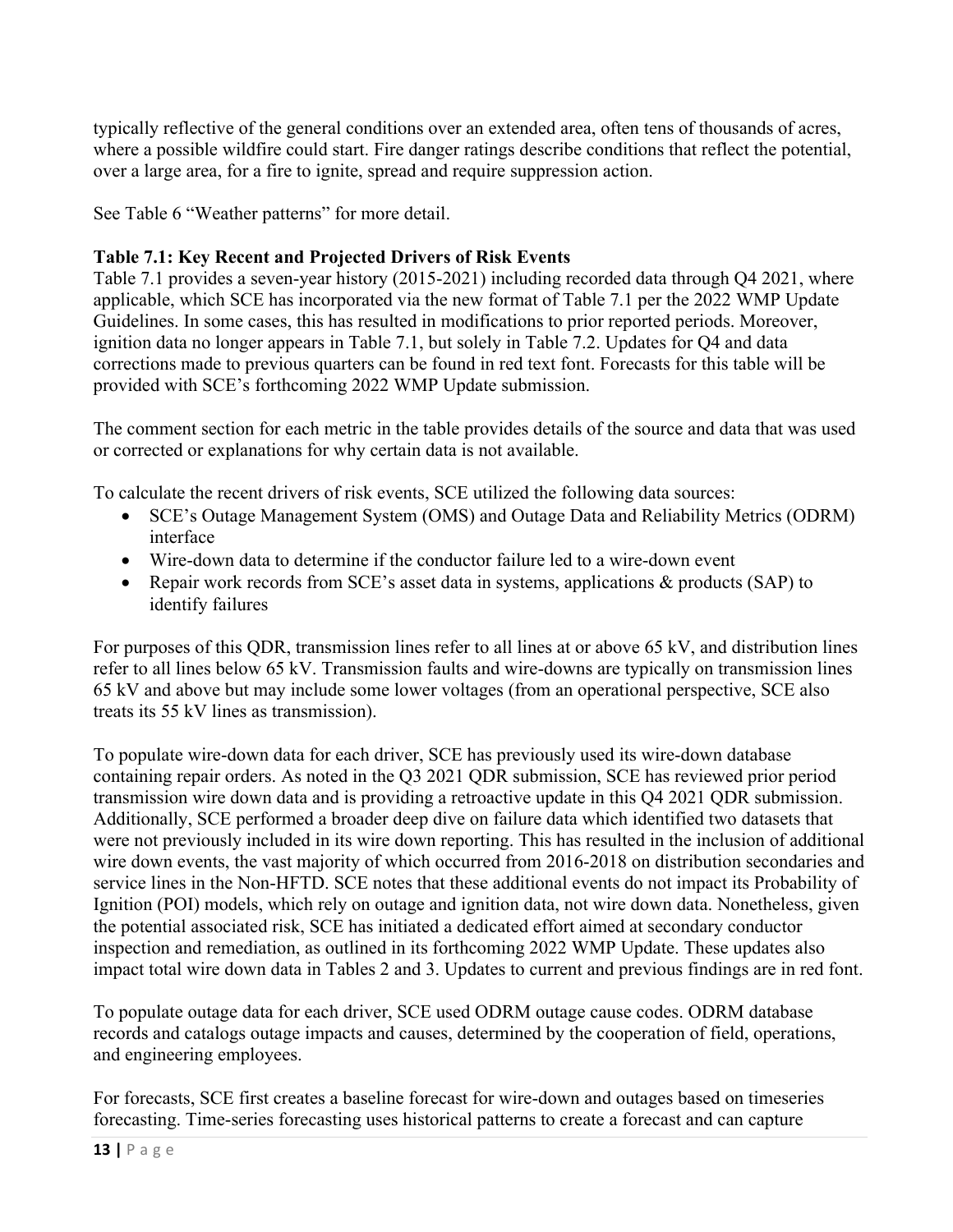variation over smaller periods compared to other forecasting methods. Then, the baseline forecast is subjected to the same methodologies used for RSEs, whereby SCE estimated the mitigation effectiveness of programs by risk drivers and determined the risk reduction, given the exposure and scope of the program, to incorporate the effects of SCE's various wildfire programs into the forecasts.

See Table 7.1 "Key recent and projected drivers of risk events" for more detail.

## **Table 7.2: Key Recent and Projected Drivers of Ignition Probability by HFTD Status**

Table 7.2 provides a seven-year history (2015-2021) of key recent and projected drivers of ignitions by HFTD tier, which SCE has incorporated via the new format of Table 7.2 per the 2022 WMP Update Guidelines. Updates to current findings and the new "System" subtotals are in red font. Forecasts for this table (i.e., 2022 projections) will be provided with SCE's forthcoming 2022 WMP Update submission.

The comment section for each metric in the table provides details of the source and data that was used or explanations for why certain data was corrected or is not available.

For purposes of this QDR, transmission lines refer to all lines at or above 65 kV, and distribution lines refer to all lines below 65 kV. Transmission faults and wire-downs are typically on transmission lines 65 kV and above but may include some lower voltages (from an operational perspective, SCE also treats its 55 kV lines as transmission).

To populate the ignitions per year for each driver, SCE used CPUC reportable data filed for 2015 through 2021. The CPUC reportable data contains date and time, latitude and longitude, voltage, location, suspected initiating event, and driver and sub-driver (e.g., animal contact, balloon contact, and transformer failure) categories. SCE mapped the suspected initiating event to the driver and subdriver categories for 2015 through 2021.

For forecasts, SCE first creates a baseline forecast for ignitions based on time-series forecasting. Timeseries forecasting uses historic patterns to create a forecast and can capture variation over smaller periods compared to other forecasting methods. Then the baseline forecast is subjected to the same methodologies used for RSEs, whereby SCE estimated the mitigation effectiveness of programs by risk drivers and determined the risk reduction given the exposure and scope of the program to incorporate the effects of SCE's various wildfire programs into the forecasts.

See Table 7.2 "Key recent and projected drivers of ignitions by HFTD region" for more detail.

#### **Table 8: State of Service Territory and Utility Equipment**

Table 8 provides a seven-year history (2015-2021), where applicable, of state of service area and utility equipment as defined by the 2021 WMP Guidelines.

The comment section for each metric in the table provides details of the source and data that was used or explanations for why certain data was corrected or is not available.

Table 8 lists the current baseline state of SCE's service area in terms of overhead circuit miles for distribution and transmission lines, substations (only in-service, not including third-party owned), and critical facilities. The table also lists the number of customers in WUI zones and by HFRA tier/zone.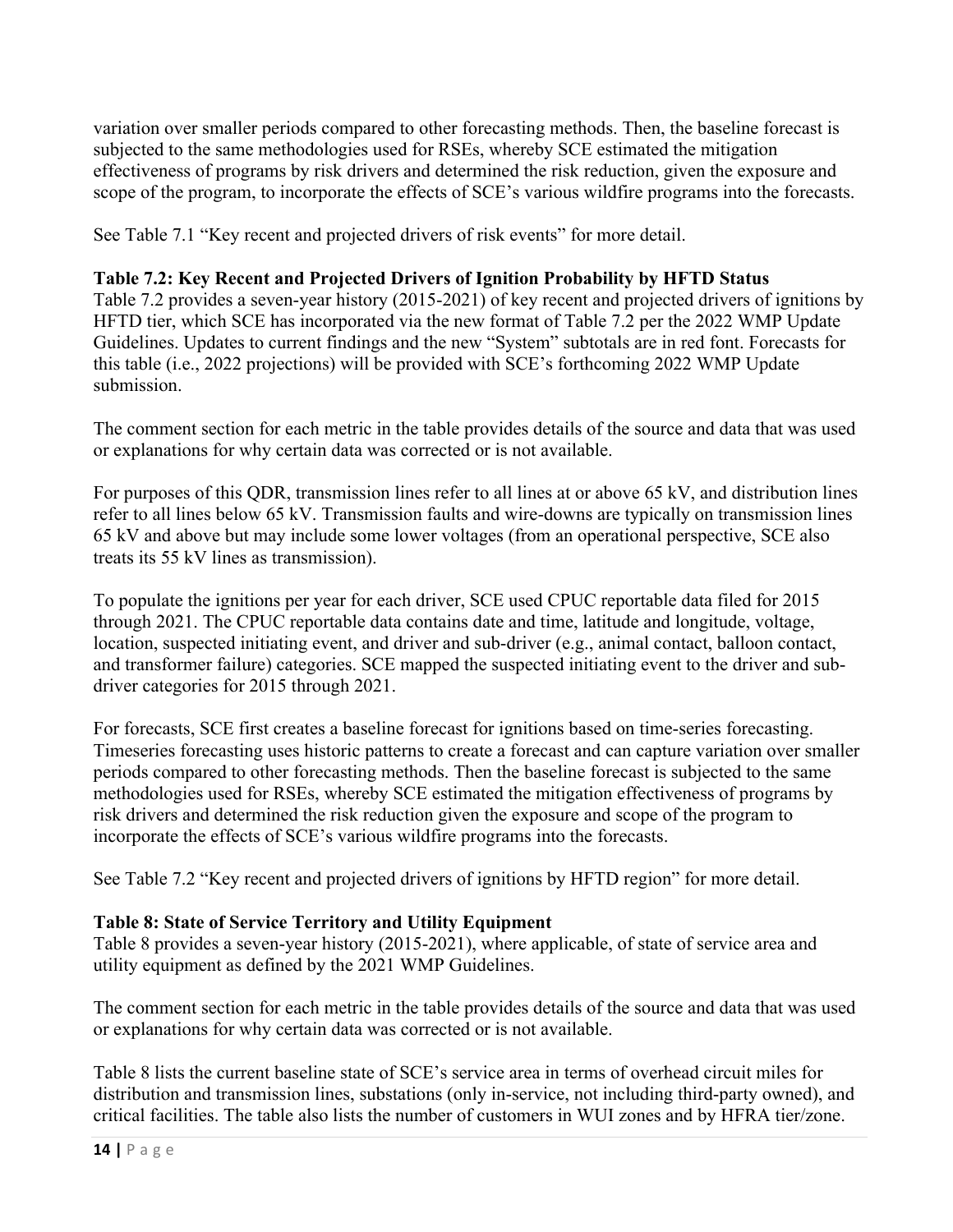HFTD Zone 1 cells only reflect portions of SCE's HFRA that are outside of HFTD Tier 2 and Tier 3 areas. Zone 1 areas that are wholly contained within Tier 2 and Tier 3 areas are reflected in those respective tiers. The WUI area delineation is based on a GIS layer published by the University of Wisconsin-Madison.

It is important to note, that GIS models are updated frequently to reflect changes within SCE's service area and for data clean-up. SCE does not have the ability to analyze and calculate information in previous years. As such, only 2020 information was obtained from GIS. 2015-2018 data is not available and 2019 data is the same as what was provided in SCE's 2020 WMP filing.

Previously, SCE has noted that it does not record all customers that are designated as AFN customers and as such, data provided for the AFN population only included SCE customers enrolled in MBL and/or Low-Income (i.e., enrolled in the CARE/FERA) programs. However, SCE has been engaged efforts to provide additional AFN categories and will do so as part for 2021 data as part of its forthcoming 2022 WMP Update submission.

See Table 8 "State of service area and utility equipment" for more detail.

# **Table 9: Location of Actual and Planned Utility Equipment Additions or Removal Year Over Year**

Table 9 provides a six-year history (2015-2020), where applicable, as well as projections through 2022 of location of actual and planned utility equipment additions or removal, year over year, as defined by the 2021 WMP Guidelines. The comment section for each metric in the table provides details of the source and data that was used or explanations for why certain data is not available. For this Q4 2021 QDR submission, SCE has not yet finalized 2021 actuals but is seeking to do so with its forthcoming 2022 WMP Update submission.

Table 9 provides planned additions, removals, and upgrades of utility equipment by the end of the three-year plan term. SCE does not routinely follow planned additions, removals, or upgrades by circuit mile, population density, or WUI. While SCE has a number of planned distribution projects over the next few years, the projects are not far enough along in the project lifecycle to have a complete list of affected structures (new or existing), circuit path/route geometries, and/or geospatial coordinates associated with them. Therefore, SCE is unable to map the distribution projects in GIS and subdivide as requested. The planned work with a well-developed scope and geospatial properties are typically major, longer lifecycle transmission and substation projects that have detailed engineering and/or a Certificate of Public Convenience and Necessity (CPCN) or Permit To Construct (PTC) from the Commission. Therefore, the only planned work that SCE included here are (1) transmission projects that have known, planned geospatial geometries (circuit path/route) that can be uploaded to GIS tools and then divided by population density, WUI, and HFTD Tier/Zone and (2) known, planned substation projects (of which SCE has one in the next three years, Safari Substation). Additionally, SCE plans to install at least 375 weather stations and will strive for approximately 475 additional weather stations between 2021 and 2022, but actual site/structure locations have not yet been determined and SCE is therefore unable to provide the locational attributes as requested.

The WUI area delineation is based on a GIS layer published by the University of Wisconsin-Madison.

See Table 9 "Location of actual and planned utility equipment additions or removal year over year" for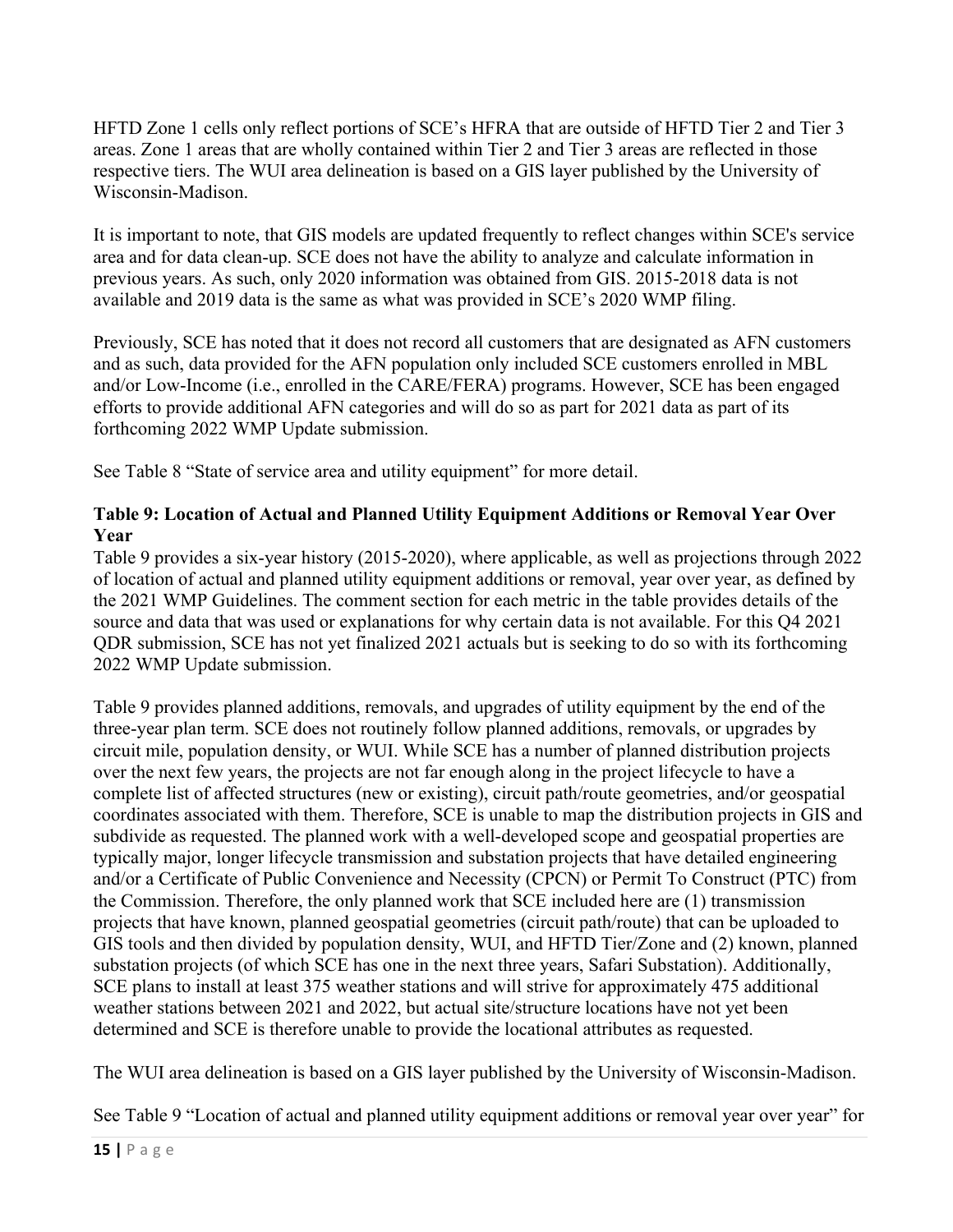more detail.

**Table 10: Location of Actual and Planned Utility Infrastructure Upgrades Year over Year**  Table 10 provides a six-year history (2015-2020), where applicable, as well as projections through 2022 of location of actual and planned utility infrastructure upgrades year over year as defined by the 2021 WMP Guidelines. The comment section for each metric in the table provides details of the source and data that was used or explanations for why certain data is not available. For this Q4 2021 QDR submission, SCE has not yet finalized 2021 actuals but is seeking to do so with its forthcoming 2022 WMP Update submission.

Table 10 provides planned additions, removals, and upgrades of utility equipment by the end of the three-year plan term. For the reasons explained in the Table 9 section above, the only planned work included in Table 10 are transmission and substation projects that have known, planned geospatial geometries.

The WUI area delineation is based on a GIS layer published by the University of Wisconsin-Madison.

See Table 10 "Location of actual and planned utility infrastructure upgrades year over year" for more detail.

# **Table 11: Recent use of PSPS and other PSPS Metrics**

Table 11 provides a seven-year history (2015-2021) including recorded data through Q4 2021, where applicable, of recent use of PSPS and other PSPS metrics as defined by the 2021 WMP Guidelines. As of Q2 2021, SCE is currently unable to provide planned outage data metrics due to recent IT system implementation issues. SCE is actively investigating this issue and will provide the data when it is available. This affects rows 2a., 2c., 2d., 2e., and 2f. The comment section for each metric in the table provides details of the source and data that was used or explanations for why certain data was corrected or is not available.

Table 11 represents the frequency, scope, and duration of PSPS events in total. A combination of data from SCE's OMS and data recorded by documentation specialists during actual PSPS events was used for the historical information including data through Q4 2021.

Please see Table 11 for updates to SCE's use of PSPS protocols and other related metrics.

# **Table 12: Mitigation Initiative Financials**

Table 12 initially provided 2020 recorded costs and 2021 through 2022 forecasts by initiative.

In this Q4 2021 submission, SCE has populated Table 12 using the 2022 WMP Update Guidelines format, providing annual actuals through 2021. The 2022 forecast will be provided with SCE's 2022 WMP Update. The activity structure as presented also reflects SCE's forthcoming 2022 WMP Update, which has introduced a few new activities and/or resulted in some minor activity grouping changes.

Regarding the Territory and HFTD split requested per the 2022 WMP Update Guidelines, SCE has taken three approaches.

(1) Wildfire activities – SCE deploys its wildfire activity spend to mitigate risk in the HFTD. Accordingly, spend for wildfire activities is shown as entirely within HFTD (i.e., Territory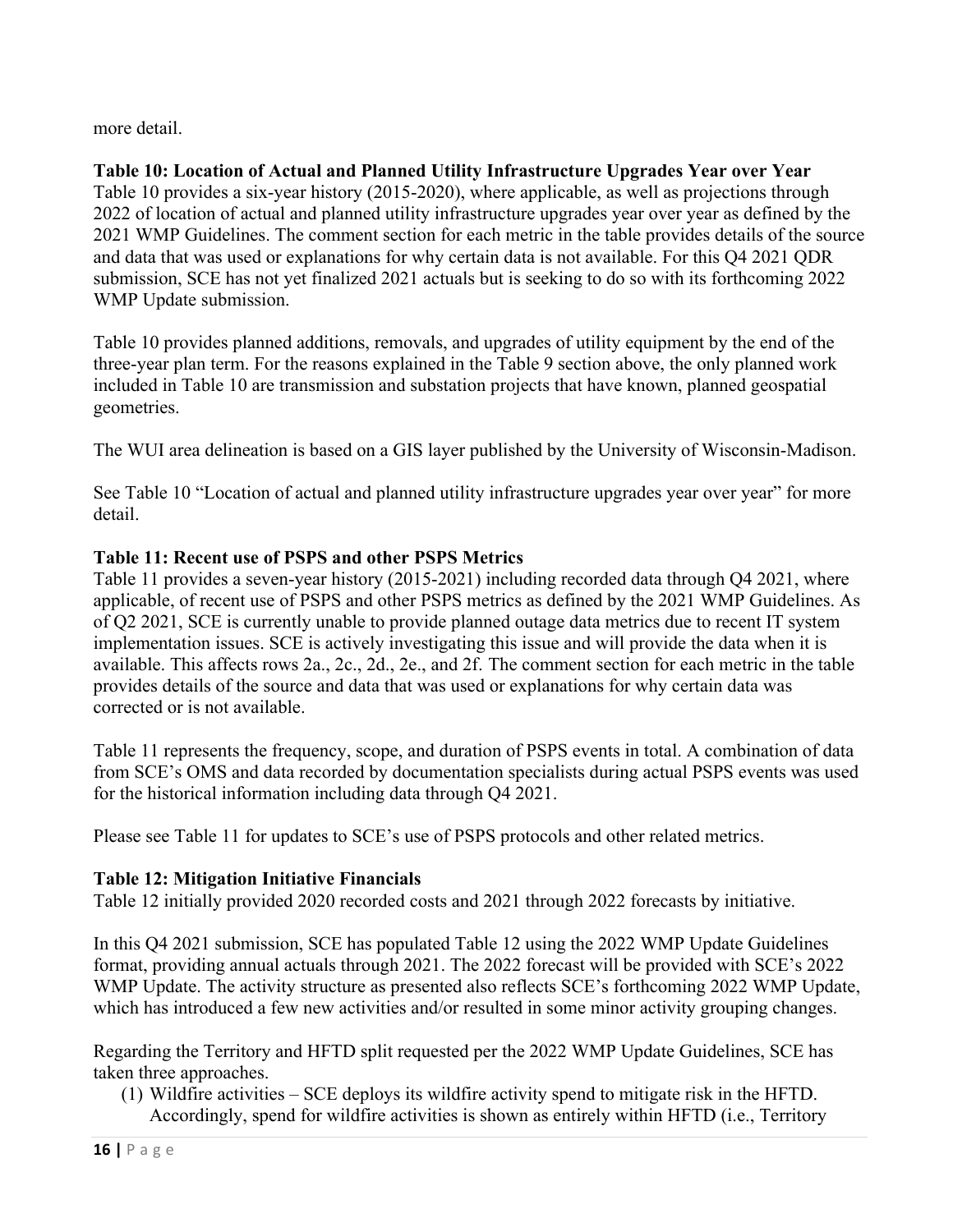$spend = HFTD spend$ ).

- (2) Vegetation management to achieve clearances around electric lines and equipment SCE is complying with the 2022 WMP Update Guidelines by setting forth these costs broken down by HFTD and Non-HFTD. SCE notes, however, that this estimate reflects SCE's attempt to reasonably allocate these costs across its service area pursuant to respective tree counts and trim cadences in the HFTD and Non-HFTD areas, respectively. From an operational perspective, though, the same vegetation management contract crews often work in both HFTD and Non-HFTD areas, sometimes on the same days, making it difficult to precisely calculate the costs incurred in different areas. SCE further notes that from a regulatory cost recovery perspective, the CPUC's SCE 2021 General Rate Case Final Decision (D.21-08-036) authorized a Vegetation Management Balancing Account (VMBA) that does not differentiate between HFTD and Non-HFTD areas. Accordingly, SCE records all vegetation management line clearance costs in the VMBA, irrespective of where the trims take place.
- (3) All other non-wildfire activities Similar to vegetation line clearing, SCE does not track the HFTD vs. Non-HFTD split of its non-wildfire activities. For these other non-wildfire activities, SCE has not developed the means to estimate a split. Accordingly, all spend for these activities is simply shown in the Territory column, though this is not to imply that no spend occurs in the HFTD areas.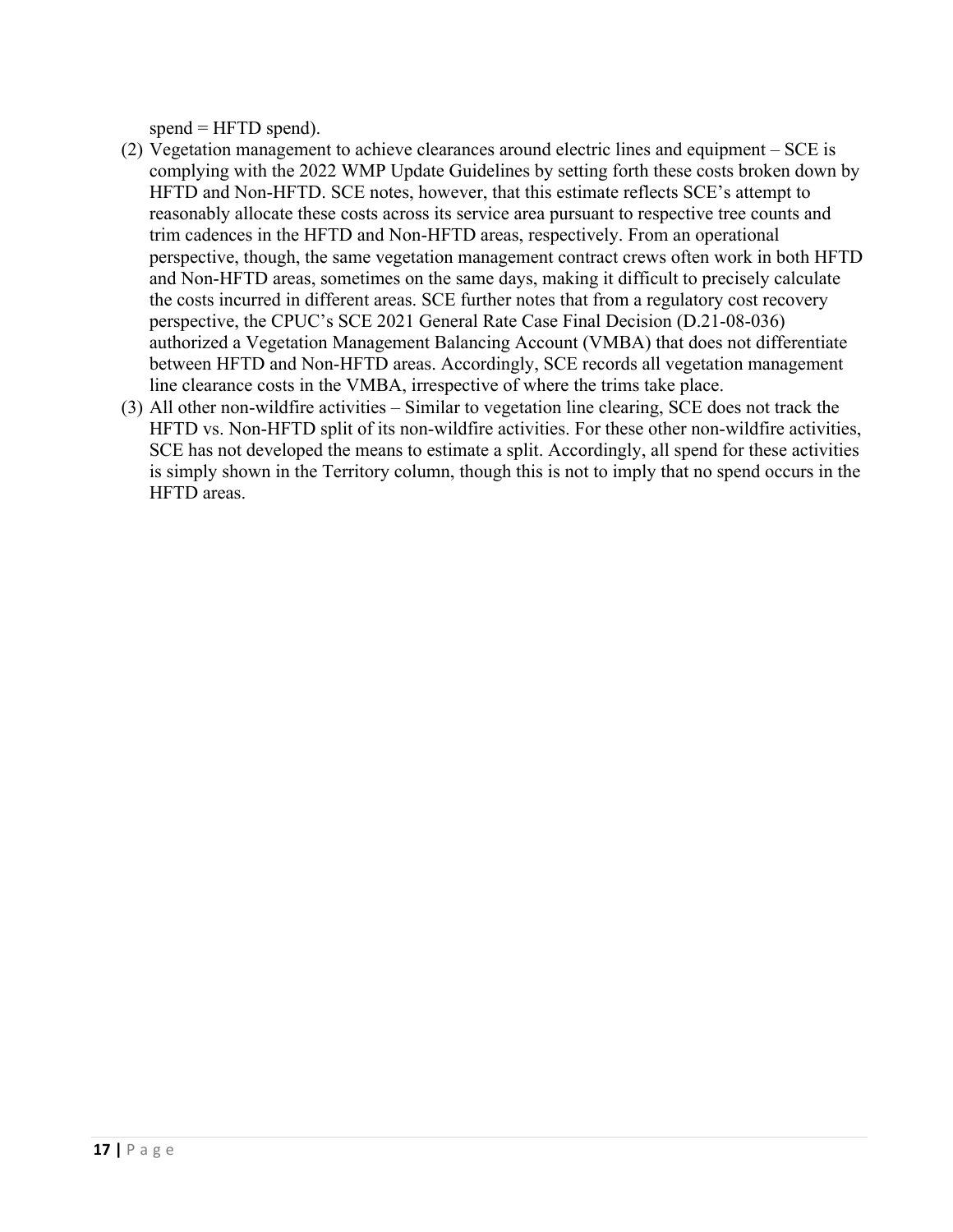# **IV. APPENDIX A**

#### **Appendix A Analysis That Led SCE To Target Specific Areas for Initiatives in 2021**

| $\#$           | <b>Initiative</b><br>ID | Initiative / Activity                                                                                                                        | Analysis that Led to Target Specific Area                                                                                                                                                                                                                                                                                                                                                                                                                                                                                                                                                                                                                                                                                                                                                                                                                                                                                                                                                                                                                                                                                                                                                                                                                                                                                                                                                                                                                                                                                                                                                                                                                                                                                                                                                                                                                                                                                                                                                                                                                                                                                                                                                                                                                                                                                                                                                                                                                                                                                                                                                                                                                                                                                                               | <b>Cite to 2021</b><br><b>WMP</b><br>Update |
|----------------|-------------------------|----------------------------------------------------------------------------------------------------------------------------------------------|---------------------------------------------------------------------------------------------------------------------------------------------------------------------------------------------------------------------------------------------------------------------------------------------------------------------------------------------------------------------------------------------------------------------------------------------------------------------------------------------------------------------------------------------------------------------------------------------------------------------------------------------------------------------------------------------------------------------------------------------------------------------------------------------------------------------------------------------------------------------------------------------------------------------------------------------------------------------------------------------------------------------------------------------------------------------------------------------------------------------------------------------------------------------------------------------------------------------------------------------------------------------------------------------------------------------------------------------------------------------------------------------------------------------------------------------------------------------------------------------------------------------------------------------------------------------------------------------------------------------------------------------------------------------------------------------------------------------------------------------------------------------------------------------------------------------------------------------------------------------------------------------------------------------------------------------------------------------------------------------------------------------------------------------------------------------------------------------------------------------------------------------------------------------------------------------------------------------------------------------------------------------------------------------------------------------------------------------------------------------------------------------------------------------------------------------------------------------------------------------------------------------------------------------------------------------------------------------------------------------------------------------------------------------------------------------------------------------------------------------------------|---------------------------------------------|
| 1              | $IN-1.1$                | Distribution Ground /<br>Aerial Inspections and<br>remediations                                                                              | Beginning in inspection year 2020, SCE embarked on an effort to reimage it's asset inspection programs, moving from a strictly<br>compliance-based program to one that prioritizes the inspection of the highest risk assets throughout the service area consistent<br>with regulatory compliance obligations. Specifically, in the Overhead Detailed Inspection (ODI) space, SCE implemented a risk<br>characterization and prioritization schema so that the highest risk assets in SCE's High-Fire Risk Areas (HFRA) would be inspected<br>earlier in the inspection cycle and on a more frequent basis. The primary objective of this program being to identify and mitigate<br>any potential system issues prior to peak fire season.<br>The risk model SCE deployed to prioritize asset inspections was based on the probability of asset failure and the potential<br>consequence of destruction if that particular asset failure were to occur. The 2021 scope is based on the Technosylva model<br>Utilizing this risk model, the HFRA inspection scope was identified and prioritized for operational execution. The structures that<br>were identified as the highest risk were individually identified, plotted, and scheduled for inspection. As opposed to inspecting entire<br>grids as was the practice under the normal compliance-driven program, individual structures were prioritized for inspection based<br>on their risk characteristics, thus allowing the company to inspect the highest risk assets throughout the entire service territory<br>before peak fire season. The objective of this inspection methodology was to reduce the overall system risk in the most vulnerable<br>areas by clustering the highest risk poles together in individual Work Orders for our Electrical System Inspectors (ESIs) to perform<br>detailed inspections. Also included in the work scope is compliance-due structures in HFRA.<br>Additionally, prior to the typical start of the 2021 fire season, SCE has identified Areas of Concern (AOCs) in its HFRA, primarily<br>driven by elevated dry fuel levels that pose increased fuel-driven and wind-driven fire risk. This threat is magnified during periods of<br>high wind, high temperatures and low humidity. In order to mitigate emergent risk, SCE is accelerating inspections, remediation and<br>vegetation trimming (and potentially identifying new inspections) in the identified AOCs. The methodology to identify AOCs is based<br>on several factors including fire history, weather conditions, fuel type, exposure to wind, egress, etc.<br>The methodologies described above were used to target the recorded and projected areas provided in the geodatabase. | Section 7.3.4.9.1                           |
| $\overline{2}$ | $IN-1.2$                | Transmission Ground /<br>Aerial Inspections and<br>remediations                                                                              | The Transmission High Fire Risk Informed Inspection program utilizes the same approach as the Distribution High Fire Risk<br>Informed Inspection program (IN-1.1) for prioritizing work. The 2021 scope is based on the Technosylva model. Also included in<br>the work scope is compliance-due structures in HFRA.<br>Additionally, prior to the typical start of the 2021 fire season, SCE has identified Areas of Concern (AOCs) in its HFRA, primarily driven by<br>elevated dry fuel levels that pose increased fuel-driven and wind-driven fire risk. This threat is magnified during periods of high wind,<br>high temperatures and low humidity. In order to mitigate emergent risk, SCE is accelerating inspections, remediation and vegetation<br>trimming (and potentially identifying new inspections) in the identified AOCs. The methodology to identify AOCs is based on several<br>factors including fire history, weather conditions, fuel type, exposure to wind, egress, etc.<br>The methodologies described above were used to target the recorded and projected areas provided in the geodatabase.                                                                                                                                                                                                                                                                                                                                                                                                                                                                                                                                                                                                                                                                                                                                                                                                                                                                                                                                                                                                                                                                                                                                                                                                                                                                                                                                                                                                                                                                                                                                                                                                                                 | Section 7.3.4.10.1                          |
| 3              | $IN-3$                  | Infrared Inspection of<br>energized overhead<br><b>Distribution facilities</b><br>and equipment                                              | The Distribution Infrared Scanning (DIRS) program targets inspecting / scanning 50% of aggregate HFRA each calendar year and<br>100% of overhead structures in HFRA every two calendar years. The 2021 infrared inspection scope was based on Tier 2 and Tier 3<br>HFRA and begins a new two-year cycle with the goal to inspect 50% of the overhead circuits. The prioritization scheme for 2021<br>DIRS scope was designed to ensure high-risk structures are inspected first based on the Technosylva model. The recorded and<br>projected areas included in the geodatabase are based on the methodology described above.                                                                                                                                                                                                                                                                                                                                                                                                                                                                                                                                                                                                                                                                                                                                                                                                                                                                                                                                                                                                                                                                                                                                                                                                                                                                                                                                                                                                                                                                                                                                                                                                                                                                                                                                                                                                                                                                                                                                                                                                                                                                                                                           | Section 7.3.4.4                             |
| 4              | $IN-4$                  | Infrared Inspection,<br>Corona Scanning, and<br>High Definition imagery<br>of energized overhead<br>Transmission facilities<br>and equipment | For 2021 scope, SCE used the Technosylva consequence scores and the POI scores to select the highest risk transmission circuit<br>miles in and adjacent to its HFRA. The final projected scope and prioritization may be adjusted based on operating constraints<br>including but not limited to circuit loading and ambient temperature. The recorded and projected areas included in the<br>geodatabase are based on this risk-ranking sequenced by the highest risk circuits and operational constraints such as weather, e.g.,<br>because high ambient temperature can make it difficult to detect temperature differentials, inspections are scheduled and<br>performed during cooler days of the year.                                                                                                                                                                                                                                                                                                                                                                                                                                                                                                                                                                                                                                                                                                                                                                                                                                                                                                                                                                                                                                                                                                                                                                                                                                                                                                                                                                                                                                                                                                                                                                                                                                                                                                                                                                                                                                                                                                                                                                                                                                            | Section 7.3.4.5                             |
| 5              | $IN-5$                  | <b>Generation Inspections</b><br>and Remediations                                                                                            | In 2020, SCE adopted a two-year cycle (2020-2021) where 50% of the assets targeted for inspections in 2020 were higher priority<br>facilities in Tier 3 HFRA. Operational efficiencies and constraints are factored into the scheduling and execution of the work 2021<br>scope is based on the remaining targeted assets in Tier 2 and Tier 3.<br>Additionally, prior to the typical start of the 2021 fire season, SCE has identified Areas of Concern (AOCs) in its HFRA, primarily driven by<br>elevated dry fuel levels that pose increased fuel-driven and wind-driven fire risk. This threat is magnified during periods of high wind,<br>high temperatures and low humidity. In order to mitigate emergent risk, SCE is accelerating inspections, remediation and vegetation<br>trimming (and potentially identifying new inspections) in the identified AOCs. The methodology to identify AOCs is based on several<br>factors including fire history, weather conditions, fuel type, exposure to wind, egress, etc. The methodologies described above were used<br>to target the recorded and projected areas provided in the geodatabase.                                                                                                                                                                                                                                                                                                                                                                                                                                                                                                                                                                                                                                                                                                                                                                                                                                                                                                                                                                                                                                                                                                                                                                                                                                                                                                                                                                                                                                                                                                                                                                                                     | Section 7.3.4.9.2                           |